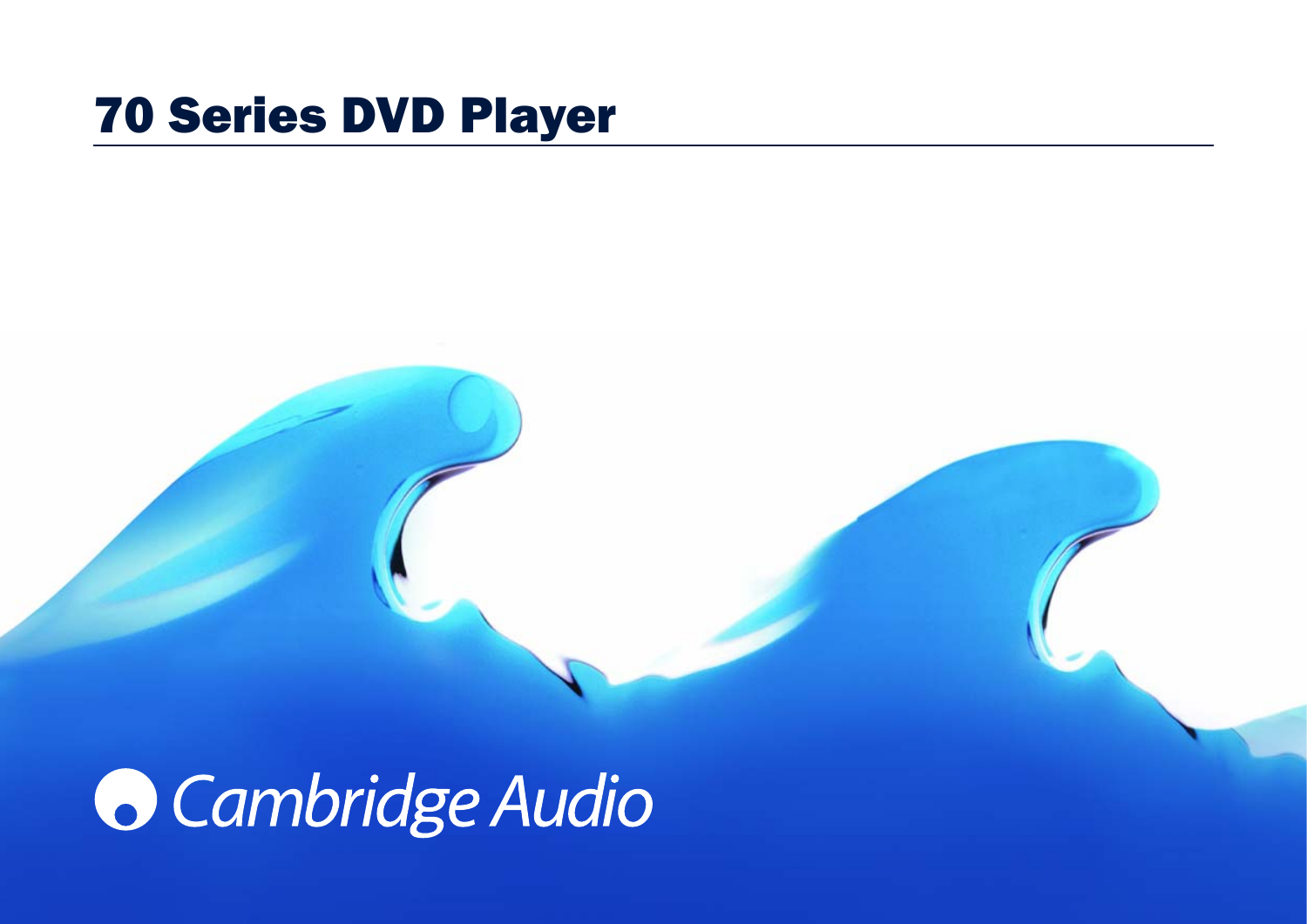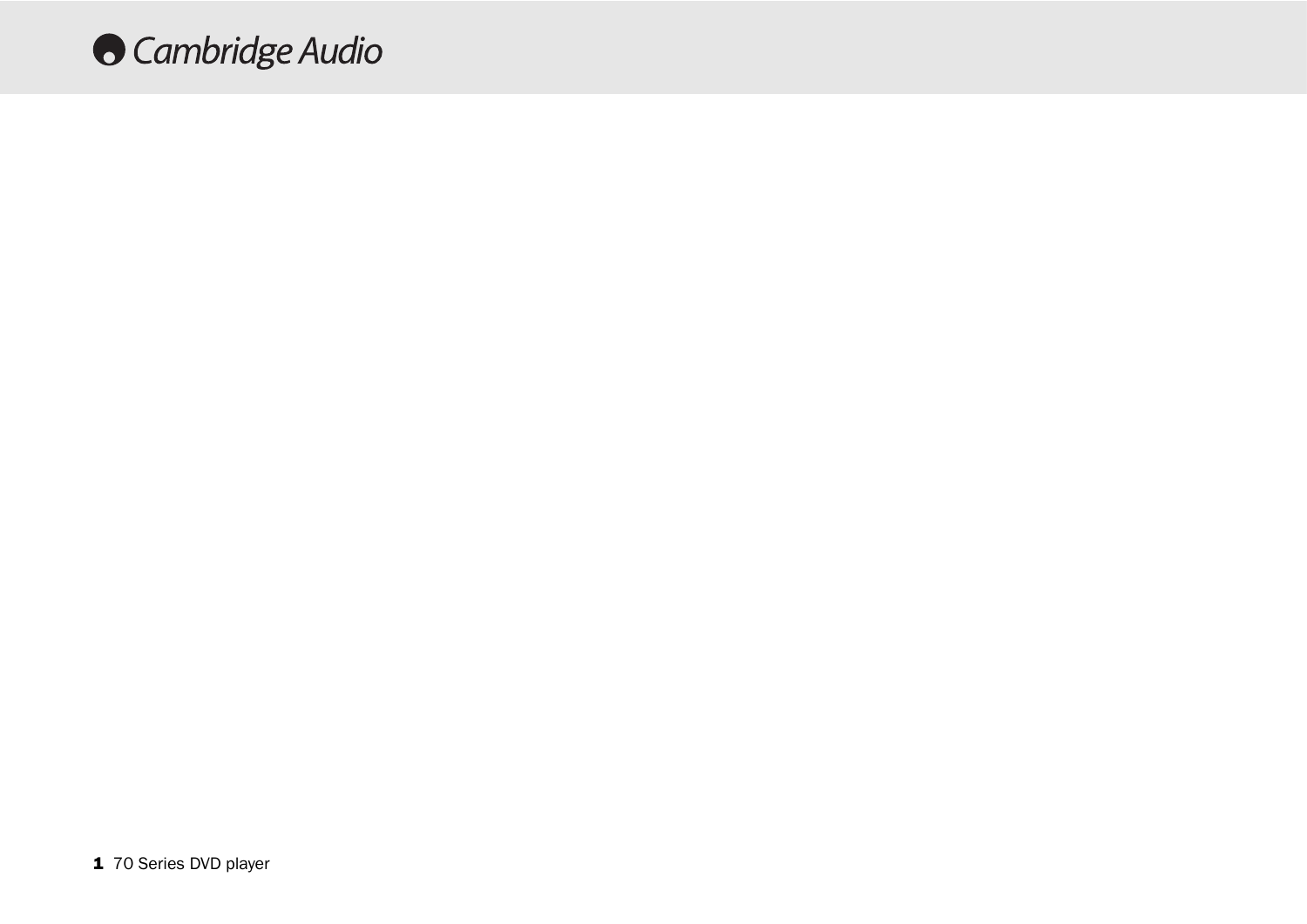### **CONTENTS**

| Connection to a TV/Display (With DVI-D)9    |  |
|---------------------------------------------|--|
|                                             |  |
| Operating instructions (DVD menu display)13 |  |
|                                             |  |
|                                             |  |
|                                             |  |
|                                             |  |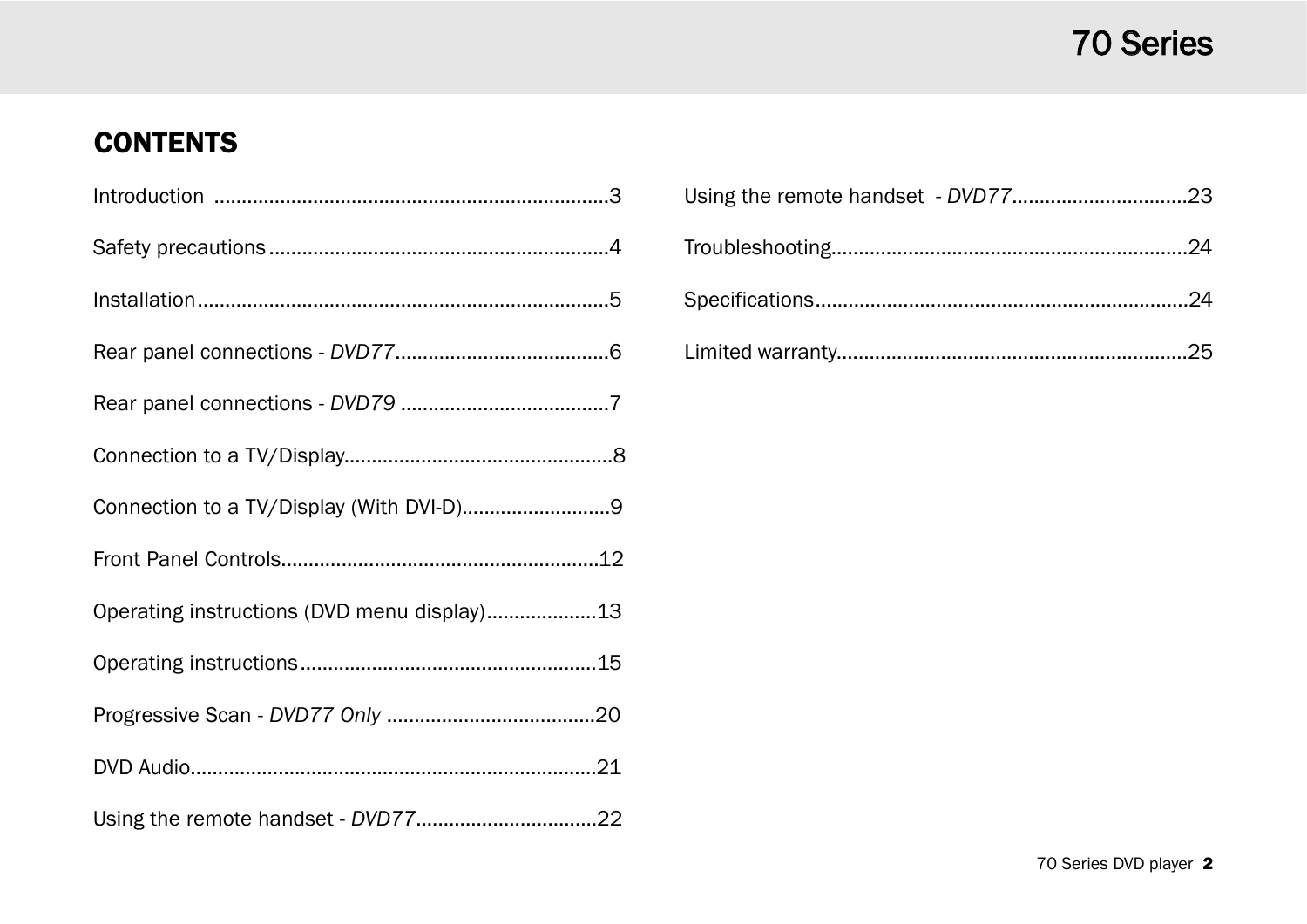### INTRODUCTION

Congratulations on purchasing this Cambridge Audio range DVD player. It is the result of our most extensive ever research and development program in over three decades of producing quality Hi Fi products. We hope that you will appreciate the results and enjoy many years of rewarding ownership.

#### *A brief introduction to DVD and DVD Audio*

DVD is well known for its extraordinarily large capacity and outstanding audio-video effects. Its capacity is as high as 4.7-17 GB (approximately 7-26 times the capacity of CD). With 500-line horizontal resolution of pictures and Dolby Digital 5.1 Channel surround sound, it brings a new era to audio visual entertainment .

Using MLP Lossless from Dolby Laboratories, DVD-Audio discs can store up to six channels of 24-bit/96 kHz audio, including a separate lowfrequency bass channel. Compare that to two channels of 16-bit/44.1 kHz sound from CDs! For audiophiles, a DVD-Audio disc can alternatively hold two channels of 24-bit/192 kHz audio, exceeding the quality of any music audio format previously developed.

#### *About the 70 Series*

The 70 Series DVD player encompasses the most sophisticated picture reproduction, including the ability to reproduce a progressive scan image in both PAL and NTSC. Progressive scan (DVD77 only) offers a considerable leap in picture quality from the already impressive standards set by conventional DVD-Video. The usual way of creating a picture process draws screen lines twice per frame: once for the evennumbered lines and once for the odd-numbered lines, interlacing 25/30 times per second. Progressive Scan DVD players scan from top to bottom in one fluid pass, painting 50/60 whole frames per second. This makes it harder to discern a picture's individual scan lines, which dramatically increases resolution while minimising distortion and flickering. This allows for a stunningly realistic picture on a suitably equipped monitor.

Sonically, the 70 series player adds DVD-Audio playback for the best possible musical performance in both multi-channel surround and high quality stereo. Cambridge Audio has also worked hard to ensure that CD replay is excellent.

To maximise the performance from this equipment we would encourage you to use only high quality viewing equipment, amplification and capable loudspeakers. We particularly recommend amplification from the Cambridge Audio range, which has been designed to the same exacting standards as our DVD players.

Cabling is also an area that should not be overlooked. Please do not compromise your system's performance by using poor quality cables to connect your DVD to your television and amplifier or the amplifiers' output to your loudspeakers. A system is only as good as its weakest link. Your dealer can supply quality Cambridge Audio interconnects that will ensure your whole system realises its full potential.

Now we invite you to sit back, relax and enjoy!

Mother Branch

Matthew Bramble Technical Director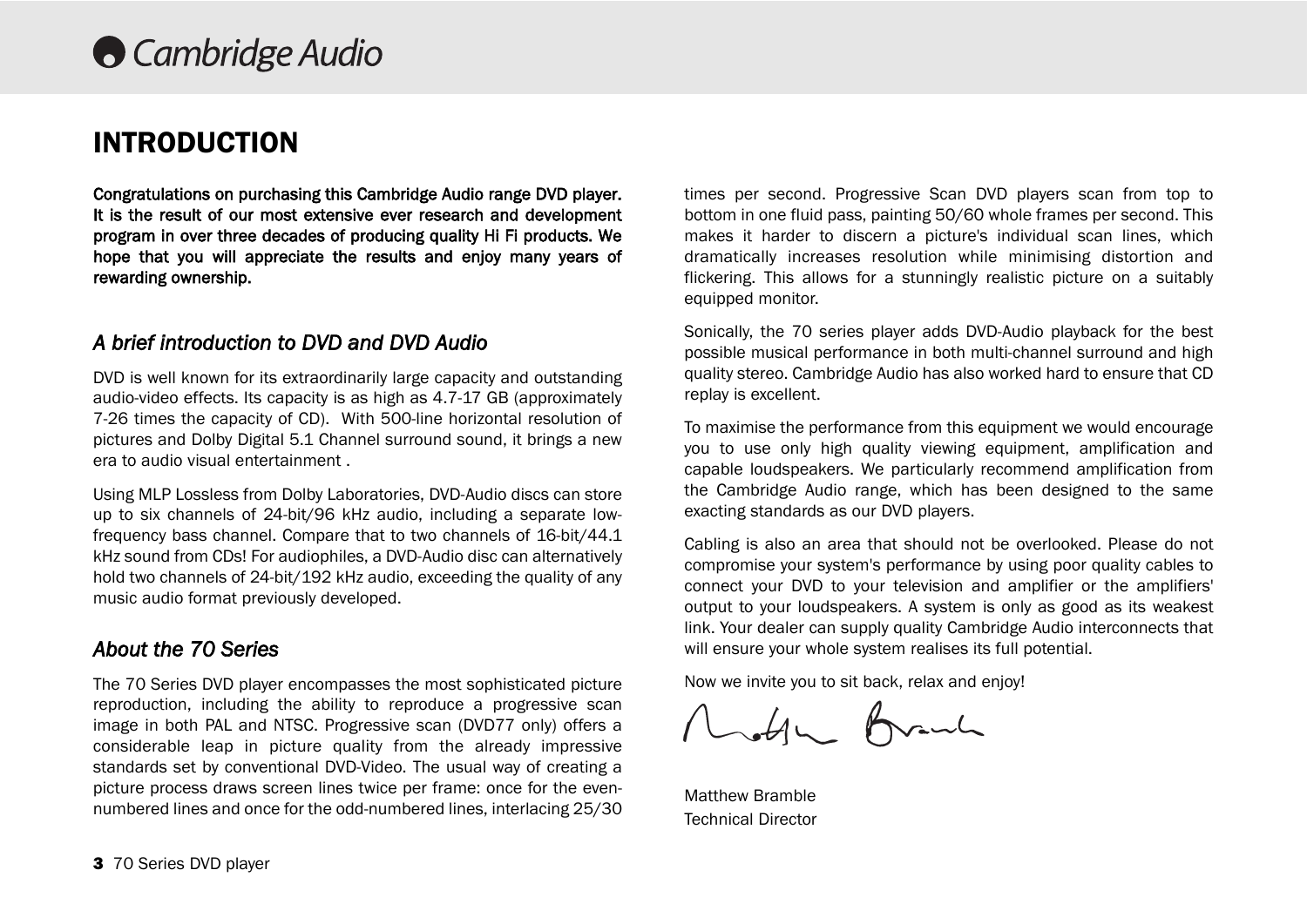### SAFETY PRECAUTIONS

#### *Checking the power supply rating*

For your own safety please read the following instructions carefully before attempting to connect this unit to the mains.

Check that the rear of your unit indicates the correct supply voltage. If your mains supply voltage is different, consult your dealer.

This unit is designed to operate only on the supply voltage and type that is indicated on the rear panel of the unit. Connecting to other power sources may damage the unit.

This equipment must be switched off when not in use and must not be used unless correctly earthed. To reduce the risk of electric shock, do not remove the unit's cover (or back). There are no user serviceable parts inside. Refer servicing to qualified service personnel. If the power cord is fitted with a moulded mains plug the unit must not be used if the plastic fuse carrier is not in place. Should you lose the fuse carrier the correct part must be reordered from your Cambridge Audio dealer.

The lightning flash with the arrowhead symbol within an equilateral triangle is intended to alert the user to the presence of uninsulated 'dangerous voltage' within the product's enclosure that may be of sufficient magnitude to constitute a risk of electric shock to persons.





The exclamation point within an equilateral triangle is intended to alert the user to the presence of important operating and maintenance instructions in the service literature relevant to this appliance.

This product complies with European Low Voltage (73/23/EEC) and Electromagnetic Compatibility (89/336/EEC) Directives when used and installed according to this instruction manual. For continued compliance only Cambridge Audio accessories should be used with this product and servicing must be referred to qualified service personnel.



The cord supplied with this appliance is factory fitted with a 13A mains plug fitted with a 3A fuse inside. If it is necessary to change the fuse, it is important that a 3A one is used. If the plug needs to be changed because it is not suitable for your socket, or becomes damaged, it should be cut off and an appropriate plug fitted following the wiring instructions below. The plug must then be disposed of safely, as insertion into a 13A socket is likely to cause an electrical hazard. Should it be necessary to fit a 3-pin BS mains plug to the power cord the wires should be fitted as shown in this diagram. The colours of the wires in the mains lead of this appliance may not correspond with the coloured markings identifying the terminals in your plug. Connect them as follows:-

The wire which is coloured BLUE must be connected to the terminal which is marked with the letter 'N' or coloured BLACK.

The wire which is coloured BROWN must be connected to the terminal which is marked with the letter 'L' or coloured RED

The wire which is coloured GREEN/YELLOW must be connected to the terminal which is marked with the letter 'E' or coloured **GREEN** 

If your model does not have an earth wire, then disregard this instruction.

If a 13 Amp (BS 1363) plug is used, a 3 Amp fuse must be fitted, or if any other type of plug is used a 3 Amp or 5 Amp fuse must be fitted, either in the plug or adaptor, or on the distribution board.

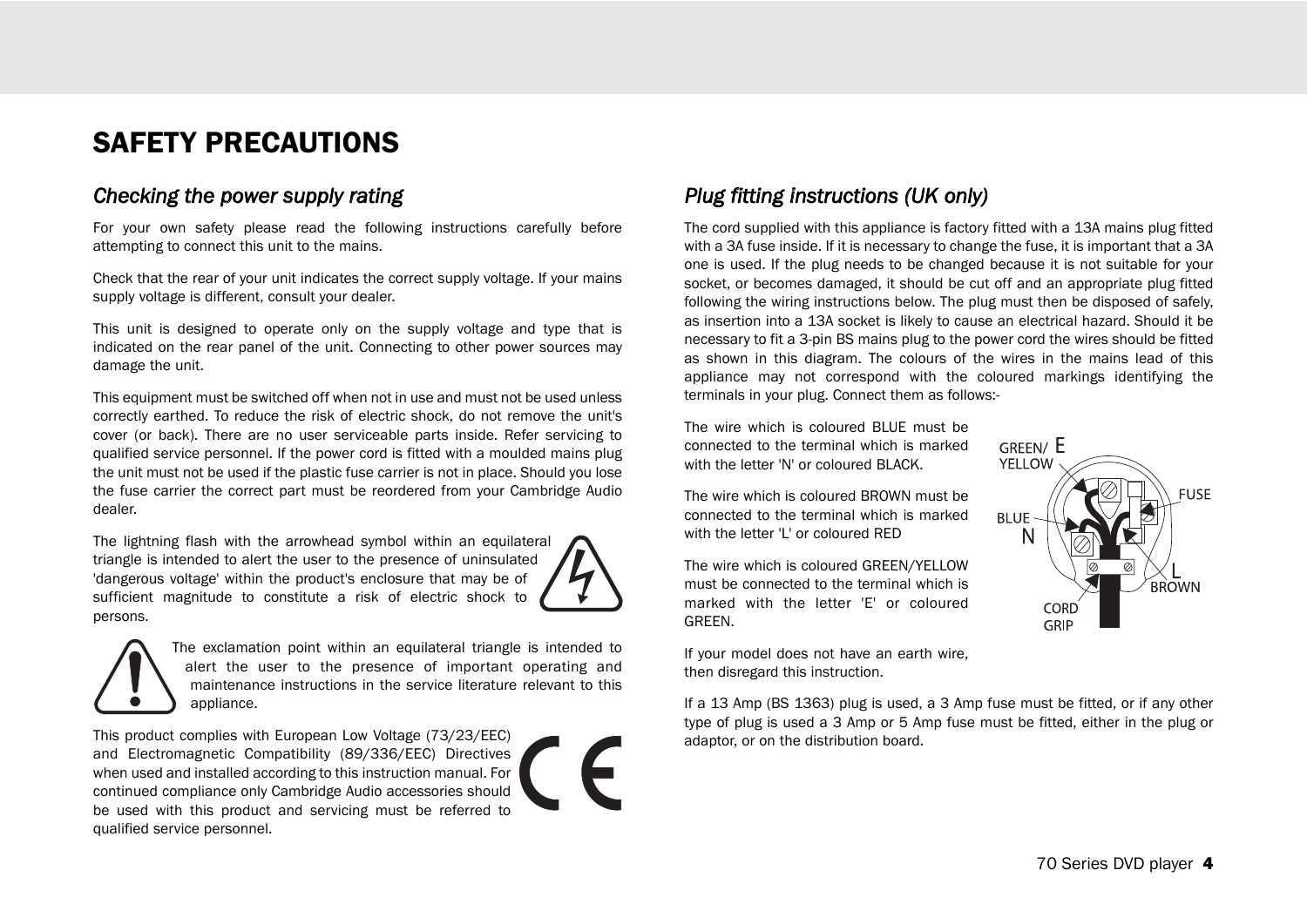### **Cambridge Audio**

### INSTAL LATION

#### *Important Safety Instructions*

Please take a moment to read these notes before installing your DVD player, they will enable you to get the best performance and prolong the life of the product. We advise you follow all instructions, heed all warnings and keep the instructions for future reference.

The unit is of Class 1 construction and must be connected to a Mains socket outlet with a protective earthing connection.

This unit must be installed on a sturdy, level surface.

The unit requires ventilation. Do not situate it on a rug or other soft surface and do not obstruct any air inlets or outlet grills.

Do not place in a sealed area such as a bookcase or in a cabinet. Any space open at the back (such as a dedicated equipment rack) is fine however.

WARNING - To reduce the risk of fire or electric shock, do not expose this unit to rain or moisture. This unit must not be exposed to dripping or splashing water or other liquids. No objects filled with liquid, such as vases, shall be placed on the unit. In the event, switch off immediately, disconnect from the mains supply and contact your dealer for advice.

To clean the unit, wipe its case with a moist, lint-free cloth. Do not use any cleaning fluids containing alcohol, ammonia or abrasives. Do not spray an aerosol at or near your DVD player.

Ensure that small objects do not fall through any ventilation grille. If this happens, switch off immediately, disconnect from the mains supply and contact your dealer for advice.

Do not route the power cable so that it can be walked upon or damaged by other items near it.

If you do not intend to use this unit for a long period, switch it to Standby and unplug it from the mains socket. Also unplug the unit during lightning storms.

5 70 Series DVD player

Refer all servicing to qualified service personnel. Servicing is required when the unit has been damaged in any way, such as a damaged power-supply cord or plug, liquid has been spilled or objects have fallen into the unit, the unit has been exposed to rain or moisture, does not operate normally, or has been dropped.

If you have checked the Troubleshooting guide in the manual with no improvement, do not attempt to repair, disassemble or reconstruct the unit. A serious electric shock could result if this precautionary measure is ignored.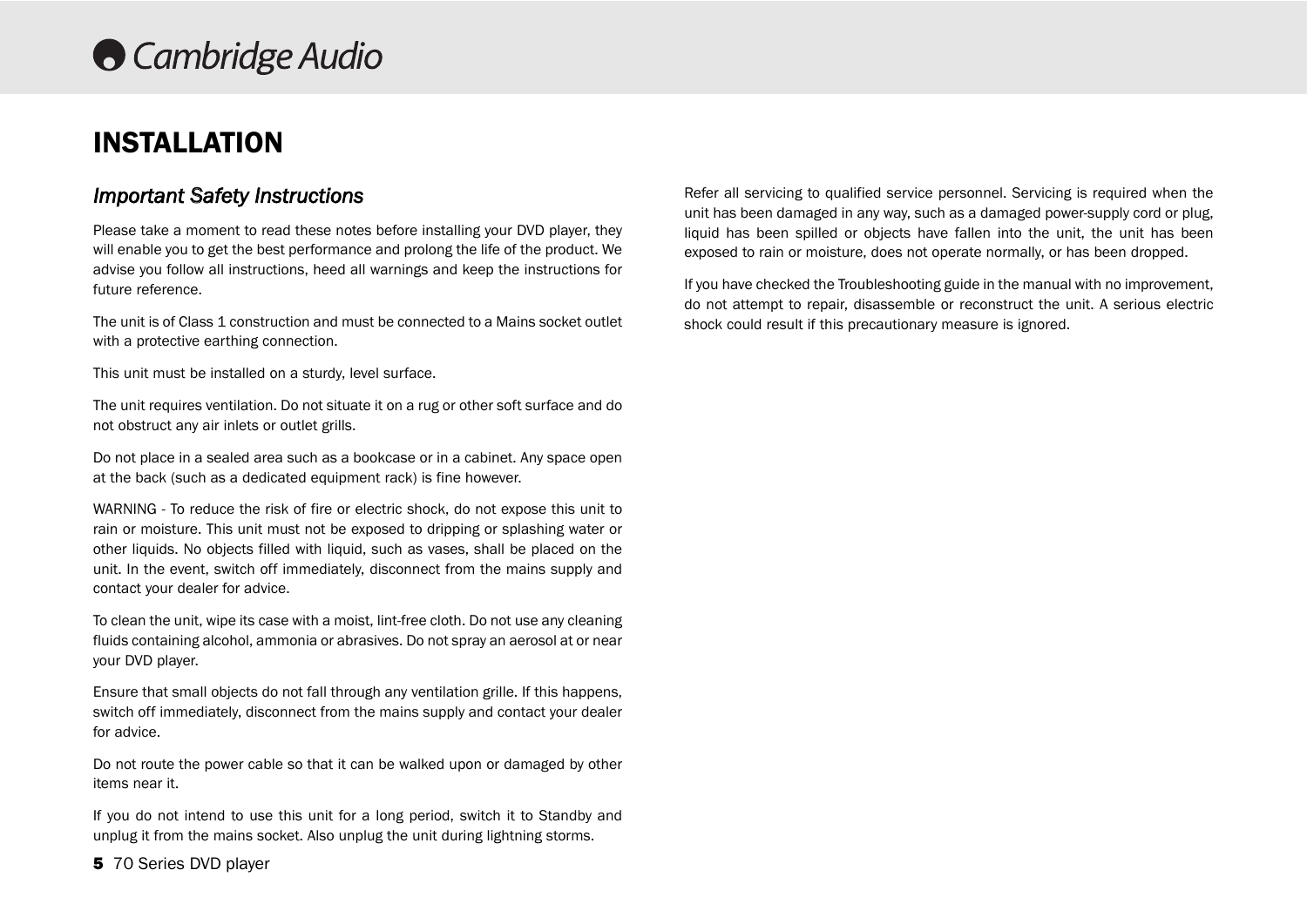### REAR PANEL CONNECTIONS *DVD77*



#### *Video Connections*

The DVD77 is equipped with Composite (CVBS), S-Video (SVHS), SCART (RGB and CVBS) and Component Video (YC<sub>b</sub>C<sub>r</sub>) connections. Progressive Scan is only available from the Component video output. With the exception of the SCART output, these outputs are picture only.

It is only necessary to use one of the picture connections at any one time.

#### *Audio Connections*

**Digital outputs** - The DVD77 is equipped with an optical and a coaxial digital output. These allow for a digital soundtrack on a DVD disc to be sent to a suitably equipped AV receiver for decoding and amplification. Both outputs perform the same function- simply choose the type that best suits your needs.

Analogue outputs -The DVD77 is equipped with a conventional stereo RCA (phono) out that outputs stereo audio for connection to a conventional stereo amplifier. It also has a six channel decoded output in Dolby Digital 5.1 format that enables connection to a suitable 6 channel amplifier. A DVD Audio disc will only output through the 5.1 analogue outs. See An Introduction to DVD Audio on page 3 and page 21.

Note: A DTS encoded disc will only output the DTS soundtrack through the digital outputs for external decoding.

#### *AC power socket*

Once you have completed all connections to the amplifier, plug the AC Power Cable into an appropriate mains socket.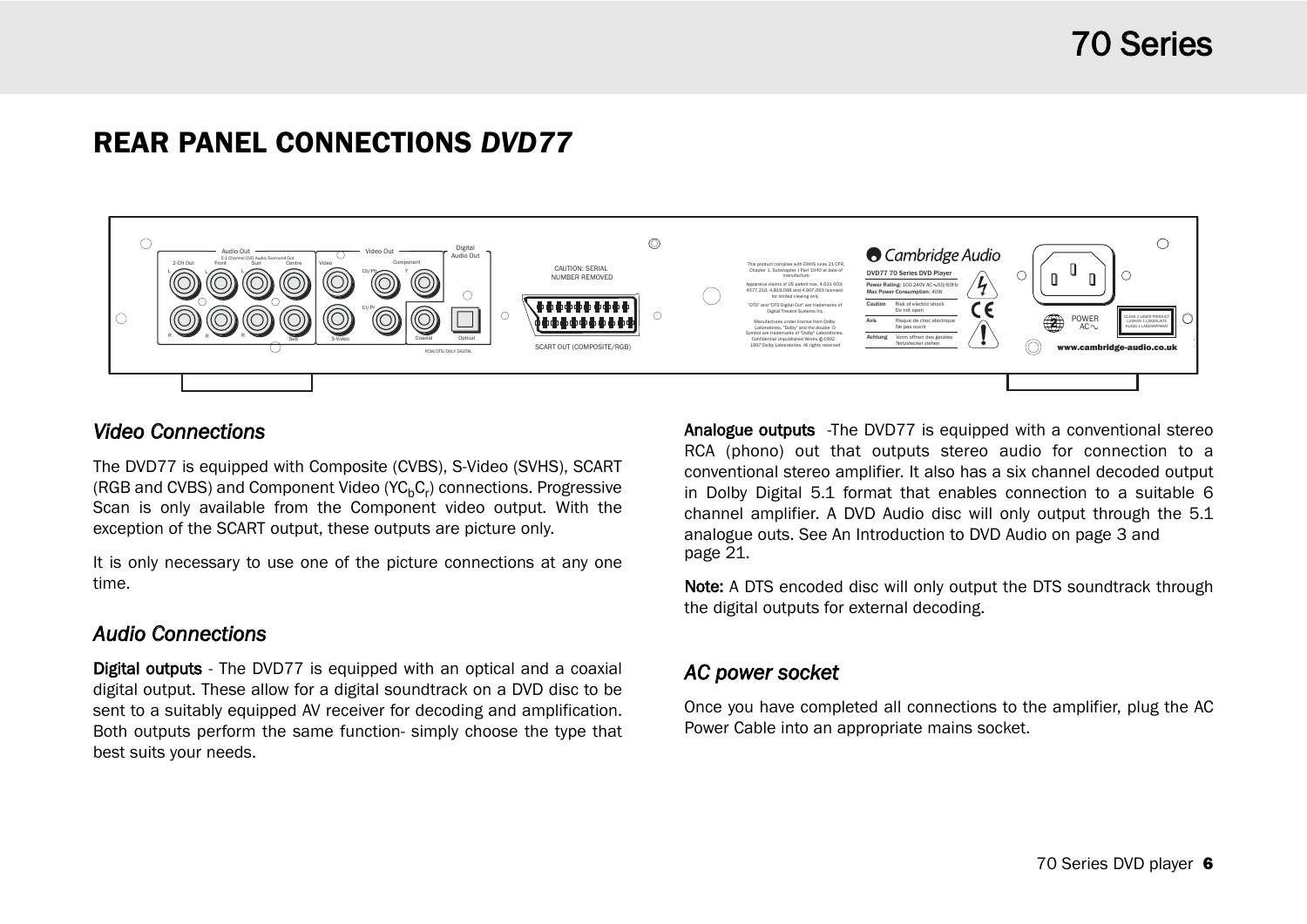### **Cambridge Audio**

### REAR PANEL CONNECTIONS *DVD79*



#### *Video Connections*

The DVD79 is equipped with Composite (CVBS), S-Video (SVHS), SCART (RGB and CVBS) and Component Video (YC<sub>b</sub>C<sub>r</sub>) connections. Also DVI-D Digital Video Interface

#### *Audio Connections*

Digital outputs - The DVD79 is equipped with an optical and a coaxial digital output. These allow for a digital soundtrack on a DVD disc to be sent to a suitably equipped AV receiver for decoding and amplification. Both outputs perform the same function- simply choose the type that best suits your needs.

#### Note:

Progressive scan is only available through the DVI out socket.

Analogue outputs - The DVD79 is equipped with a conventional stereo RCA (phono) out that outputs stereo audio for connection to a conventional stereo amplifier. It also has a six channel decoded output in Dolby Digital 5.1 format that enables connection to a suitable 6 channel amplifier. A DVD Audio disc will only output through the 5.1 analogue outs. See An Introduction to DVD Audio on page 3 and page 21.

Note: A DTS encoded disc will only output the DTS soundtrack through the digital outputs for external decoding.

#### *AC power socket*

Once you have completed all connections to the amplifier, plug the AC Power Cable into an appropriate mains socket.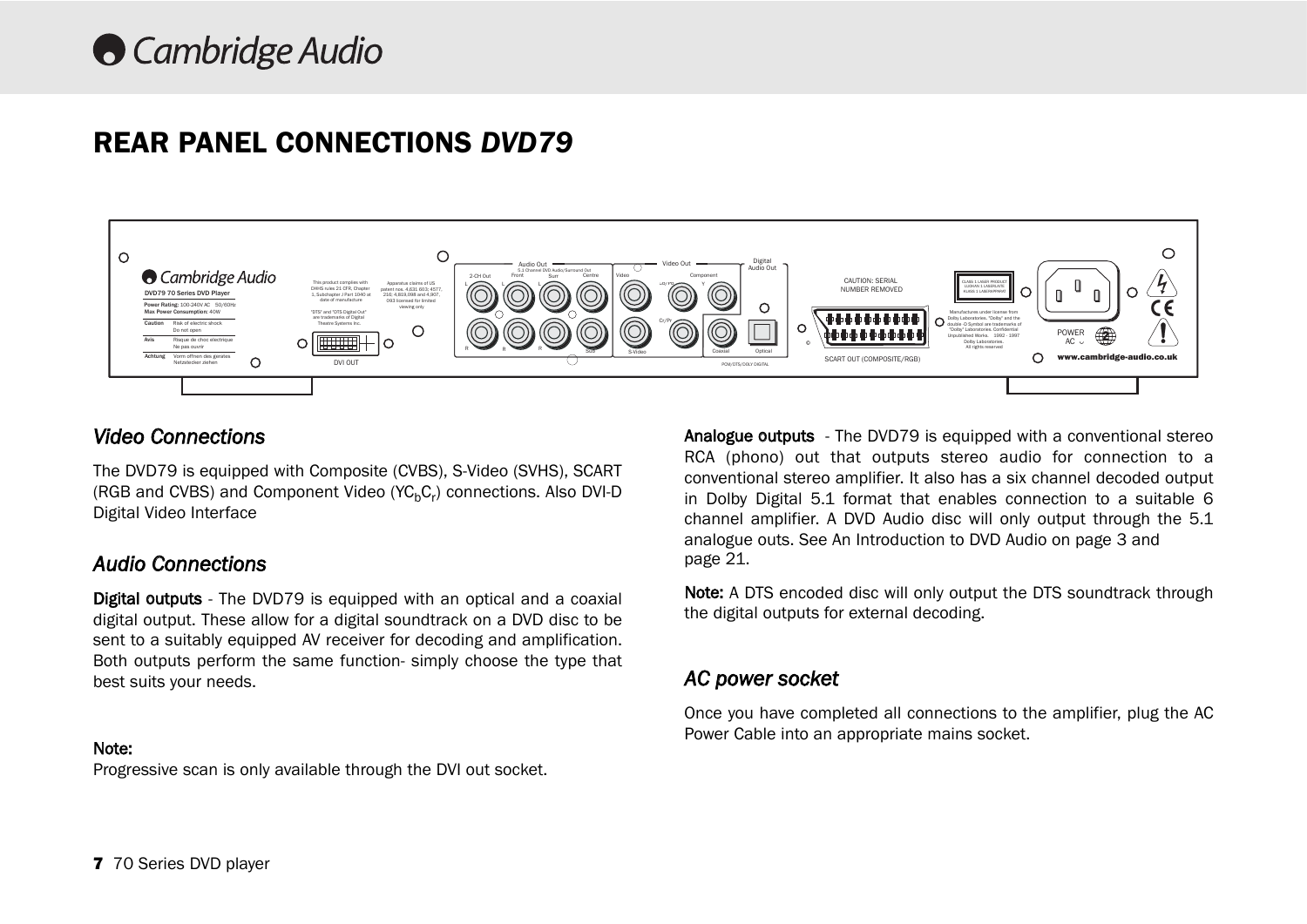### **O** Cambridge Audio



*Connections to a TV /Display - DVD77 only*

If your TV has S-Video inputs, an S-Video interconnect can be used to connect this player. When the S-Video output is used the component video outputs cannot be used.

If the TV has a component video input, the component video output of this player can be used. When the component video outputs are in use the S-Video output cannot also be used.

If the Audio Out of this player is connected to your TV, the '2-CH out' sockets should be connected to your TV's Audio In terminals.

The RGB outputs from the Scart connector and the component outputs cannot be used simultaneously.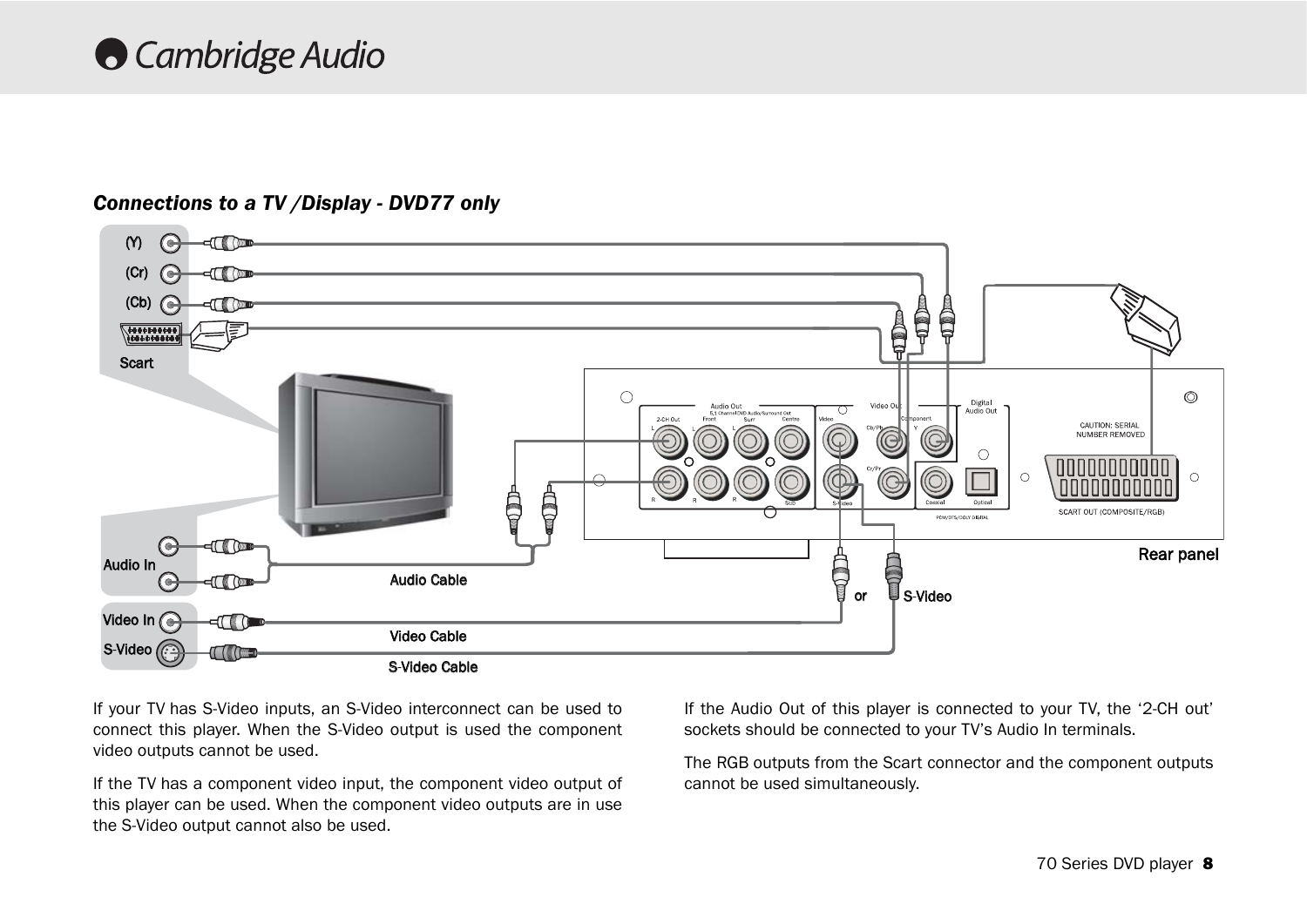

#### *Connecting to a Digital TV set with DVI-D input - DVD79 Only*



#### *DVI-D*

The DVD79 has everything you would expect from a standard DVD player. The player also features a DVI-D output. (Digital visual Interface). The DVD79 player transfers the digital signal from the DVD player to the television without the need for Digital to Analogue conversation. This reduces signal loss resulting in the purist transfer of video information.

#### *To select the DVI-D output mode*

- Press Once: 720-line progressive output.
- Press again: 1080-line interlacing output
- Press again: 480-line progressive output (NTSC output) or 576-line progressive output (PAL output) according to the current output system of the DVD player.

#### Note:

Progressive scan will only be available from the DVI output socket.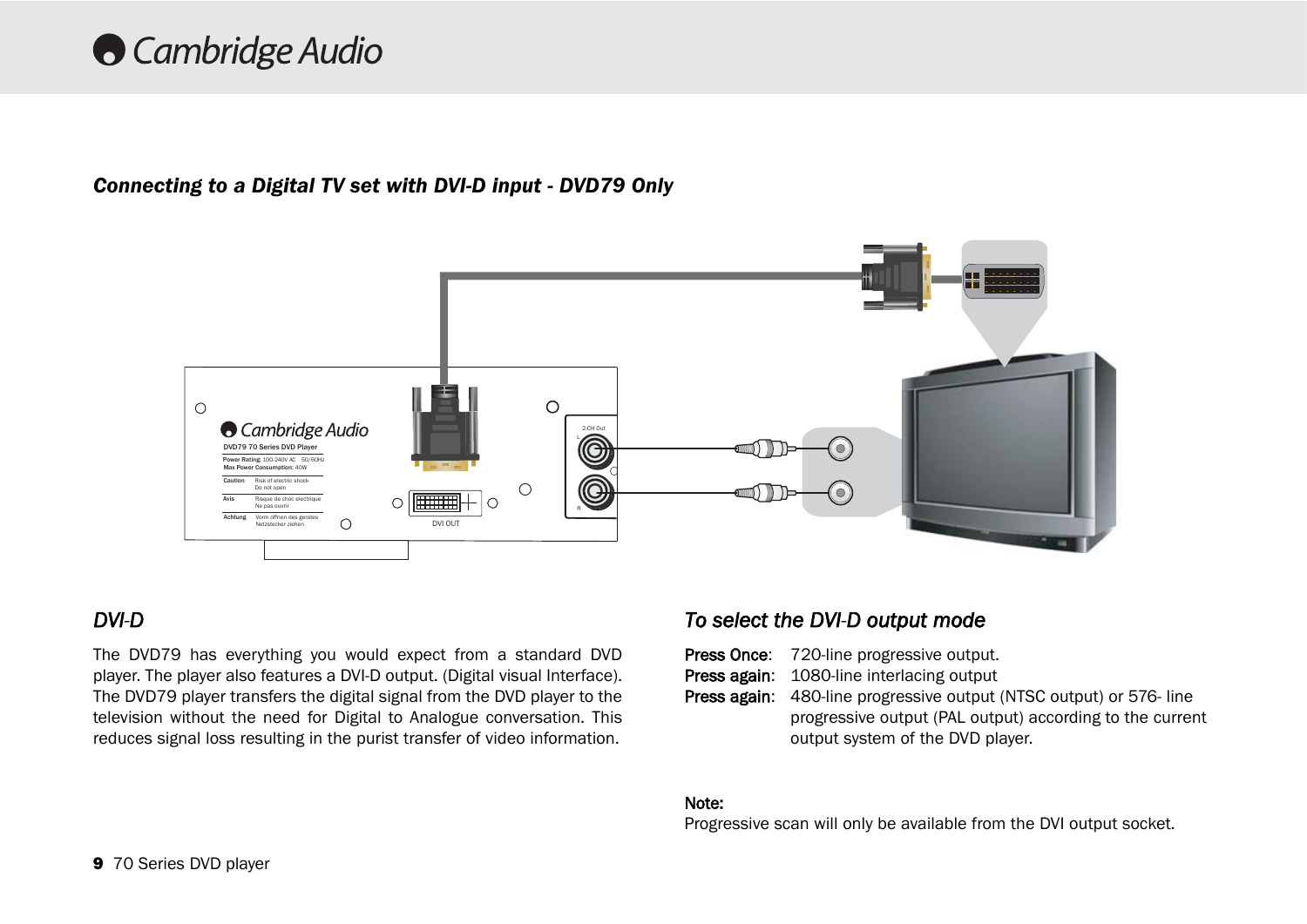#### *Connection to a 2 Channel Audio System/TV*

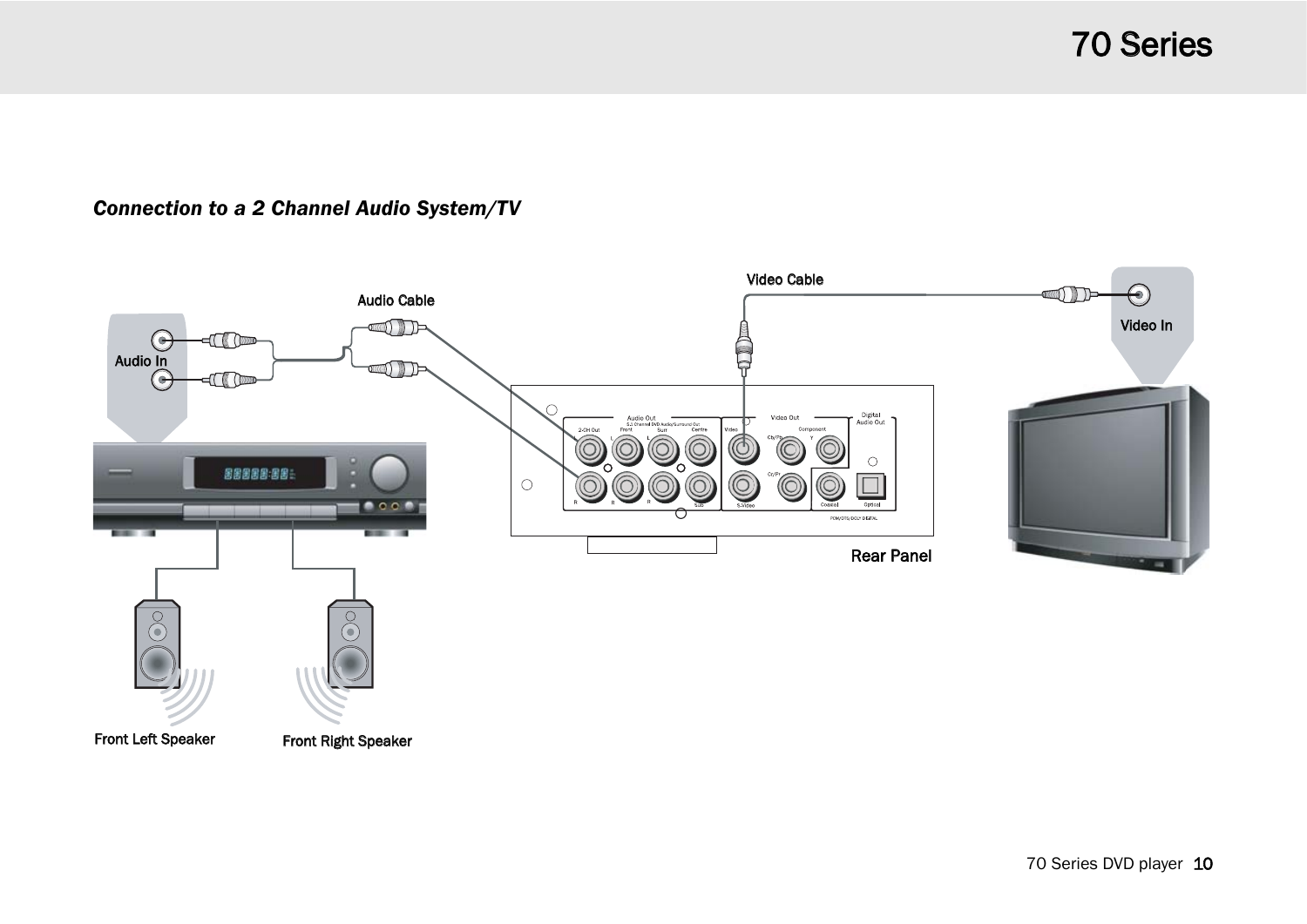### **O** Cambridge Audio

#### *Connecting to a 5.1 Input Audio System*

#### *Connecting to an amplifier with Dolby Digital or DTS*



The built-in Dolby Digital decoder inside your 70 Series DVD player makes it possible to play discs recorded with Dolby Digital. This is achieved simply by connecting your player to an amplifier and an appropriate home theatre loudspeaker package

"5.1" means 5 main channels of output (front left, front right, centre, surround left, surround right) plus subwoofer (the ".1").

Manufactured under license from Dolby laboratories. "Dolby and the double-D symbol are trademarks of Dolby Laboratories. Confidential unpublished works. 1992-1997 Dolby Laboratories. All rights reserved.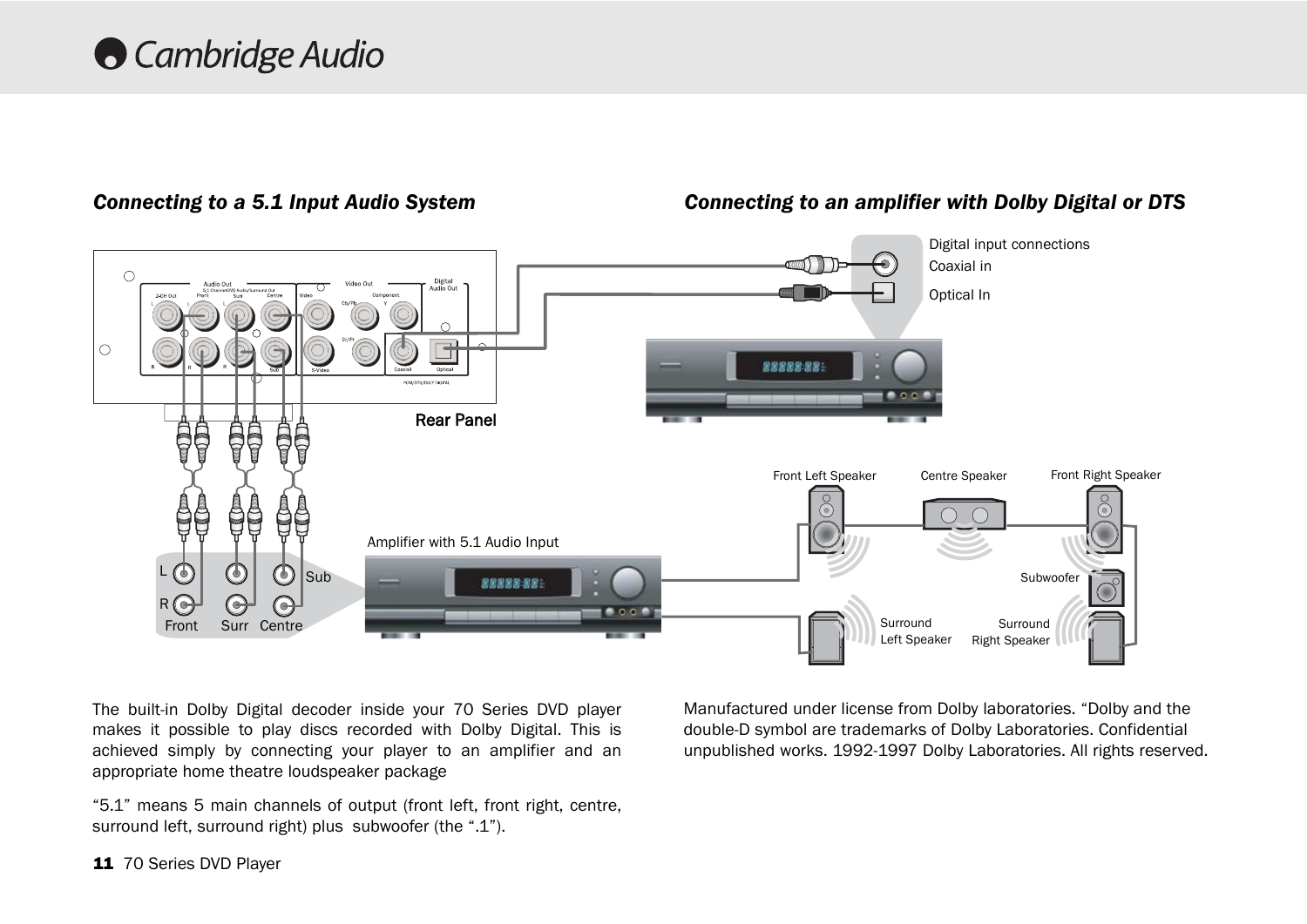### FRONT PANEL CONTROLS



#### *Standby/On*

Switches the unit from Standby mode to On.

#### *Open/Close*

Allows you to open and close the disc tray to load a disc. The disc will begin loading when the tray is closed. Pressing Play will also close the tray and start the Disc.

#### *Play/Pause*

Plays the disc and pauses play.

#### *Stop*

Stops the Disc playing. If Play is pressed shortly afterwards, the DVD will resume play in the place where it was stopped. A Compact disc will stop and a message will appear on screen. Press PLAY to continue.

#### *Skip/Scan*

Allows for skipping between the chapters on the DVD disc or tracks on a CD.

Note: To perform the scan function from the player it'self requires the button to be held down for a few seconds and then released. Repeating this process will increase the speed of the scanning function.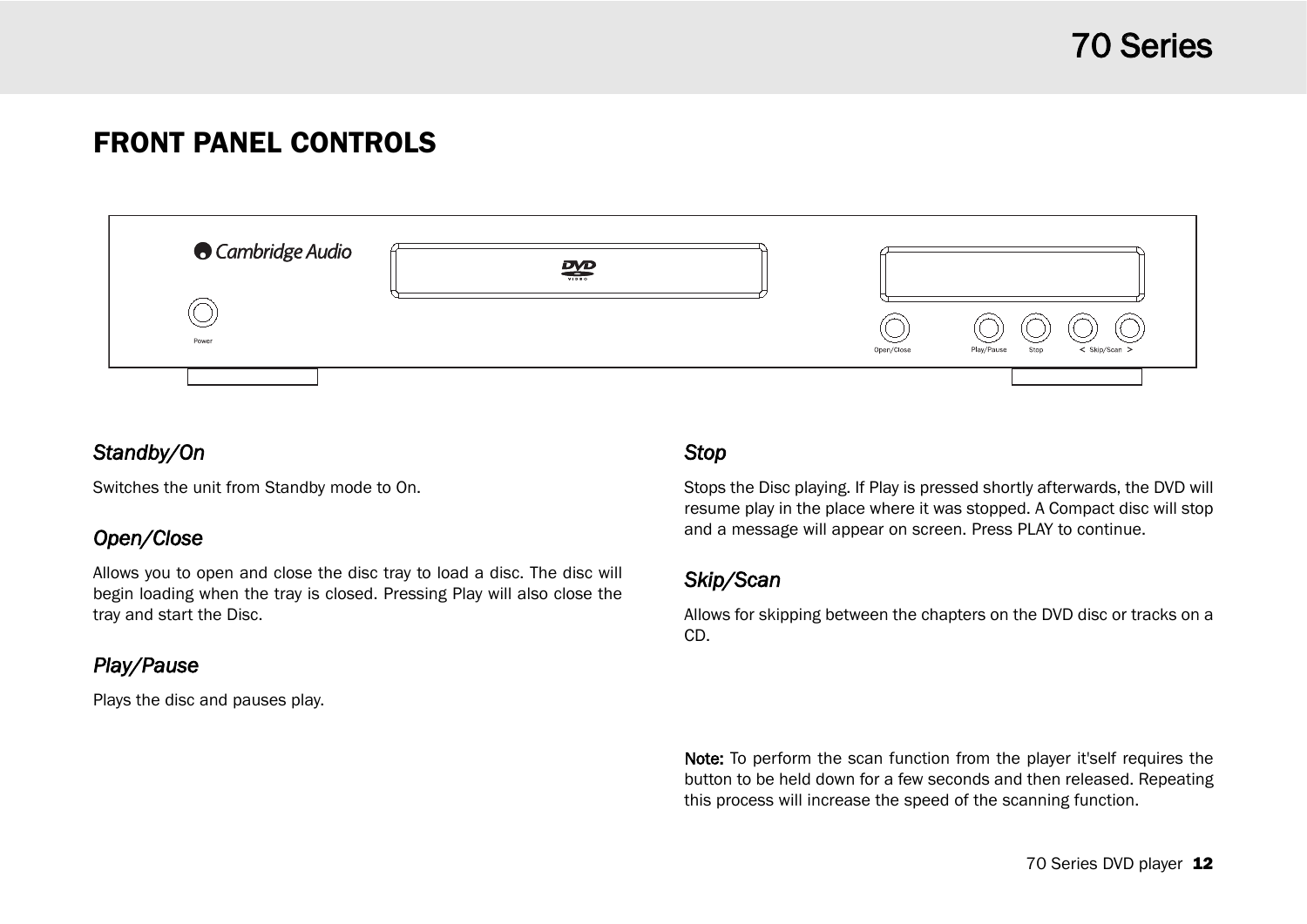### OPERATING INSTRUCTIONS - THE DVD MENU DISPLAY

All of these menus are accessed from the blue Cambridge Logo screen that appears when the DVD player is on with no disc in the tray. Pressing the SETUP button on the remote brings up the DVD menu display. It is accessed by the cursors and select button in the centre of the remote.

#### *DVD79 Only*

When you press the setup button two options will be displayed, common and professional.

Press the common setup, to setup basic functions, or the professional setup for more advanced settings.



#### *General Setup - DVD77/79*

TV Display: Allows you to alter between 16.9 widescreen and 4.3 conventional image.

SCART: Switches the SCART output between RGB and Component. You will need a suitably equipped television to handle a component signal.

Screensaver: If the DVD is left on and inactive, it will switch to a screensaver to minimise energy consumption and screen burn. It can be switched off here.

#### *Speaker Set Up*

Downmix: Switches off the surround soundtrack (5.1 analogue output section) and outputs a stereo signal from the stereo analogue output.

Front, Centre and Rear Speaker Settings: adjusts the DVD decoder to compensate between large and small speakers and the size of the signal it sends to the subwoofer.

Subwoofer Off/On: Informs the player if a subwoofer is present. If it is present the low frequencies are split off and sent to the subwoofer, if not the complete audio spectrum will be heard through the front channel.

Channel Delay: Allows the distance between the listening position and the centre, subwoofer, rear left and rear right speakers to be individually set (in cm). This is to enable the surround sound to be optimised for different listening room sizes and shapes.

#### *Audio Setup Page*

EQ: Adjusts the final effect of the stereo output with a number of optional presets.

Soundfield: Adjusts the final effect of the decoder output with a number of surround effects presets.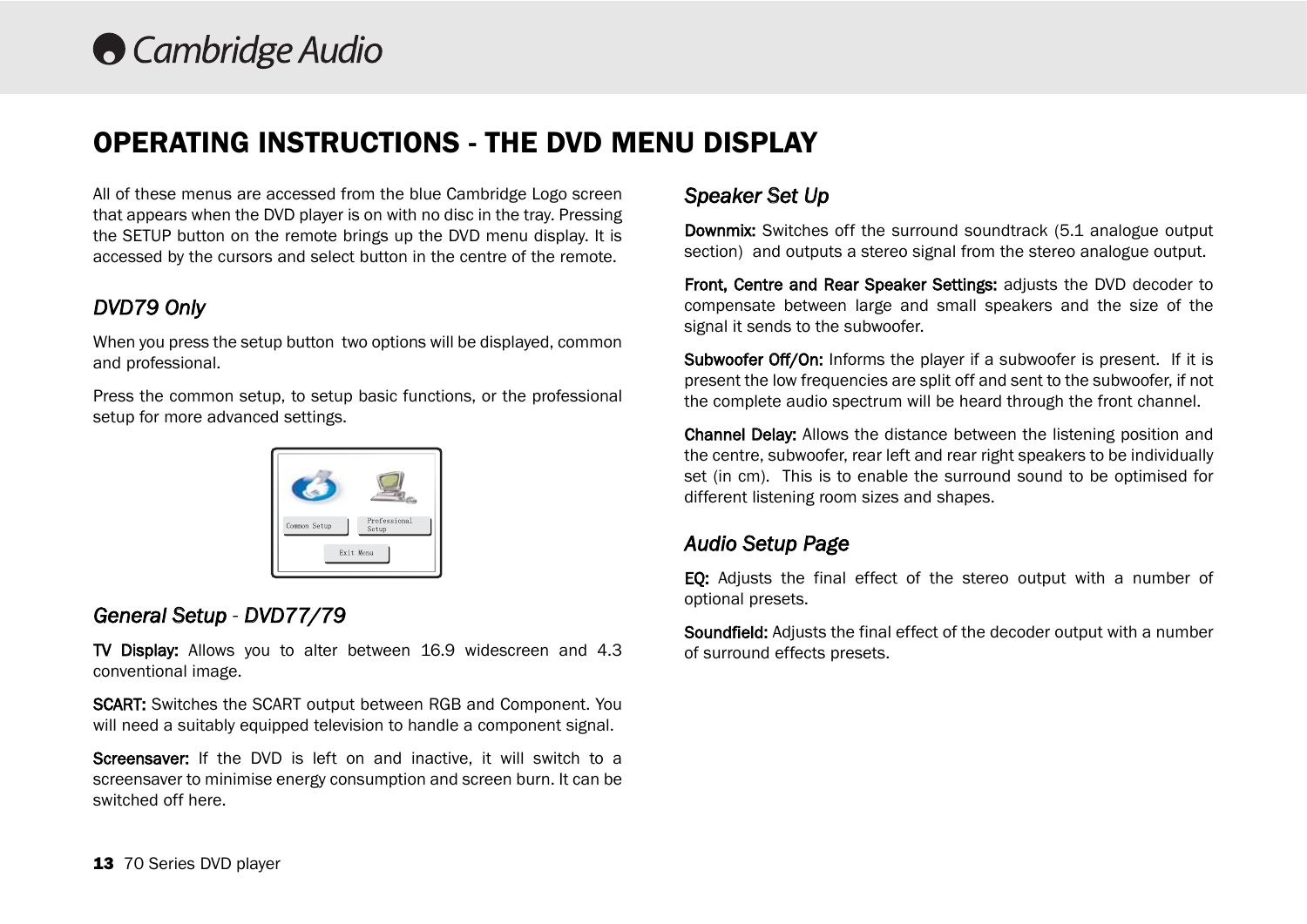SPDIF output: Switches the digital audio section of the decoder/output between bitstream (Raw) and uncompressed stereo digital out (PCM). The bitstream (Raw) must be selected to enable surround sound (Dolby digital/DTS) to be sent to an external decoder via the audio digital output (coaxial or optical). If a only a stereo speaker system is to be used then it is only necessary to set this option to PCM, then only two channels of information are decoded and sent to the stereo audio outputs (and the coax/optical digital audio output).

LPCM Out: This sets the maximum data rate for the digital audio output (not the actual data rate) for connection to an external decoding amplifier. The internal decoder will downsample if the recorded material has a higher audio data rate although it will not upsample if the recorded material has a lower audio data rate.

Dolby Digital setup/Dynamic: This allows the adjustment of the Dynamic compression applied to the audio. This can be useful when listening to action films (large dynamic range between talking and explosions) late at night. When set to maximum this will force the quiet and loud parts of the signal to a similar level.

**Channel Trim:** Allows adjustment of the decoder levels for each individual channel in turn to optimise audio setup.

#### *Video Setup Page*

The various settings on this screen are all concerned with fine tuning your DVD picture. You can adjust settings here whilst leaving the television settings as they are.

#### *Preference Page*

TV Type: the DVD player can be set for either a European PAL television or an NTSC unit. Alternatively AUTO will allow the DVD to adjust automatically, following the TV format of the DVD disc.

Audio Setting: Setting a particular language here will mean the DVD will automatically look for that language on any DVD inserted into the machine.

Subtitle: Setting a particular language here means that the DVD will look for this particular language. Setting it to the same as the Audio setting will cancel the subtitles out.

Disc Menu: This allows adjustment of the Scene selection/Special features menu where permissible by the disc.

Parental: Adjusting this blocks films above a set classification level (ie PG13) from playing on the player if children are using it, if you wish.

**Password:** This is how to alter the above settings. The password default is 7890 and can be changed by correctly entering the default followed by your new password.

Default: This can restore all of the original factory settings if required.

Note: When a film is playing it is not possible to access the setup menu unless the stop button is pressed twice (clearing the film position altogether).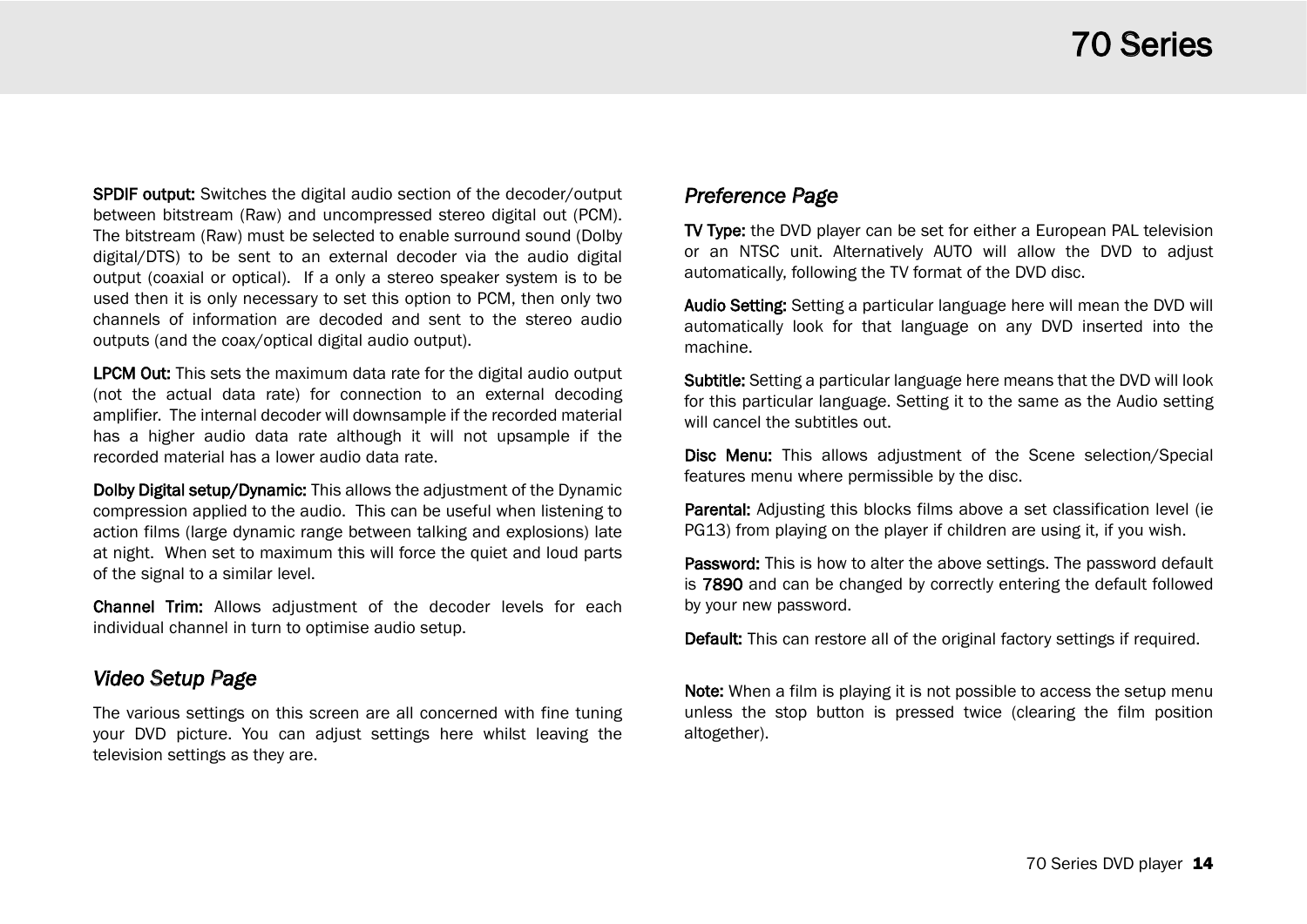### OPERATING INSTRUCTIONS

#### *Loading and unloading discs*

- 1. Press the Standby/On switch.
- 2. Press the Open/Close button.
- 3. When the disc tray has opened fully, place a disc carefully in the tray with the label side facing up.
- 4. To close the disc tray, press the OPEN/CLOSE button again. When the tray with a correctly loaded disc is fully closed, the disc will start turning automatically. After the DVD player has read the disc it will start to play. Pressing PLAY will also close the tray and start playing the disc.
- 5. The disc tray can be opened at any time by pressing the OPEN/CLOSE button. Only remove the disc after the tray has fully opened

#### Note:

Do not put anything except a DVD/CD sized disc into the tray, foreign objects may damage the mechanism.

Do not force the tray by hand during the opening and closing operations.

To avoid dirt and dust entering the mechanism, keep the disc tray closed.

If the Disc is seriously scratched or too dirty the player may not be able to read it or play it.

Never load more than one disc into the disc tray at one time.

#### *Normal disc play*

- 1. Switch on your television and if you have an amplifier, set its input selector to the correct position and reduce the volume control to a minimum.
- 2. Press the On/Standby switch. Most televisions will automatically switch to the channel/input that the DVD is connected to.
- 3. Press the Open/Close button to open the disc tray, and load a disc.
- 4. Press the Open/Close button again to close the tray. The DVD player will read the disc and begin to load. Alternatively, pressing Play will close the tray and start playing the disc. If you have loaded a CD, you will need to press play.
- 5. The DVD disc should load to the opening menu (where scene selection, sound/special features can be accessed). Some discs will begin playing the film but can be returned to the menu by pressing the Menu button.
- 6. To stop the disc at any point, press the Stop button. Pressing the Play button on the front of the DVD player while the disc is playing will pause the disc. Pressing play on the remote will have no effect as there is a separate pause button. When the disc is paused the display will flash, play can be resumed by pressing the PLAY button again.

When the DVD has finished playing, it will cycle back to the start menu, a CD will return to standby mode. If the REPEAT button has been pressed, the DVD player will start the film or CD again.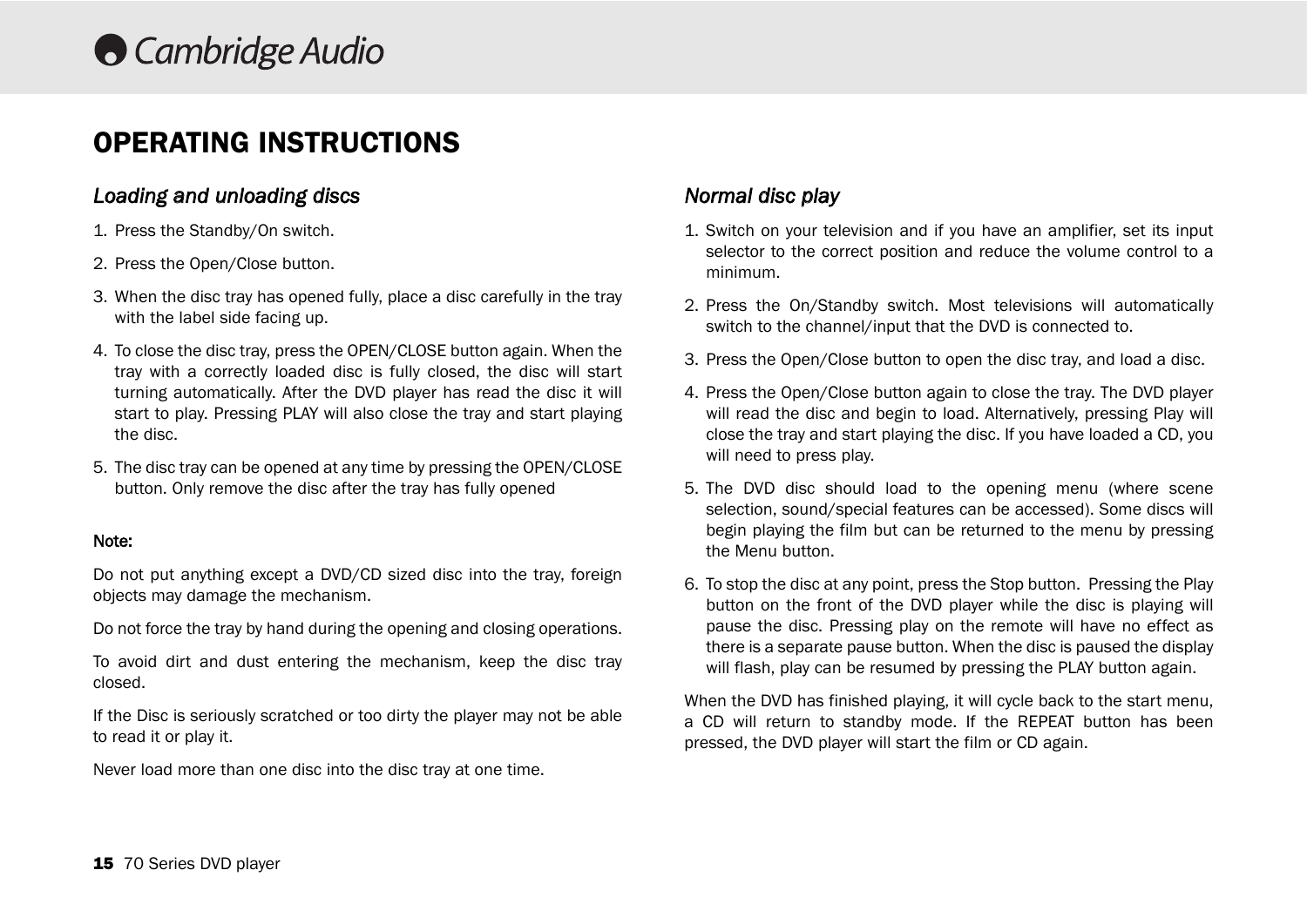#### *Locating a specific point in the DVD*

Start the disc as mentioned in the previous chapter. It is often possible to locate the point that you wish to view through the Chapter/Scene Selection on the disc menu that is navigated by the cursor keys. These chapters can be accessed by the skip buttons on the remote or on the front panel of the player.

It is also possible to search within the chapter using the Search buttons on the remote control handset. Pressing the Search button repeatedly will speed the playback up from x2 through x32 speed. This can also be done in reverse



#### *Repeating DVD discs and tracks*

- 1. Ensure that the disc is playing.
- 2. Each press of the REPEAT button scrolls through the available options displayed on your TV screen.



#### *Repeating CD discs and tracks*

- 1. Ensure that the disc is playing.
- 2. Each press of the REPEAT button scrolls through the available options displayed on your TV screen.



It is also possible to repeat a favourite point of a CD/DVD disc by using the A-B function. Pressing the button once "marks" the beginning of the section you wish to repeat, pressing it again "marks" the end. The player will now repeat this section of the disc.

Note: This function is unavailable on certain discs.

#### *Zoom*

1. When playing a disc, press the Zoom button repeatedly to zoom into a specific area of the TV screen display.

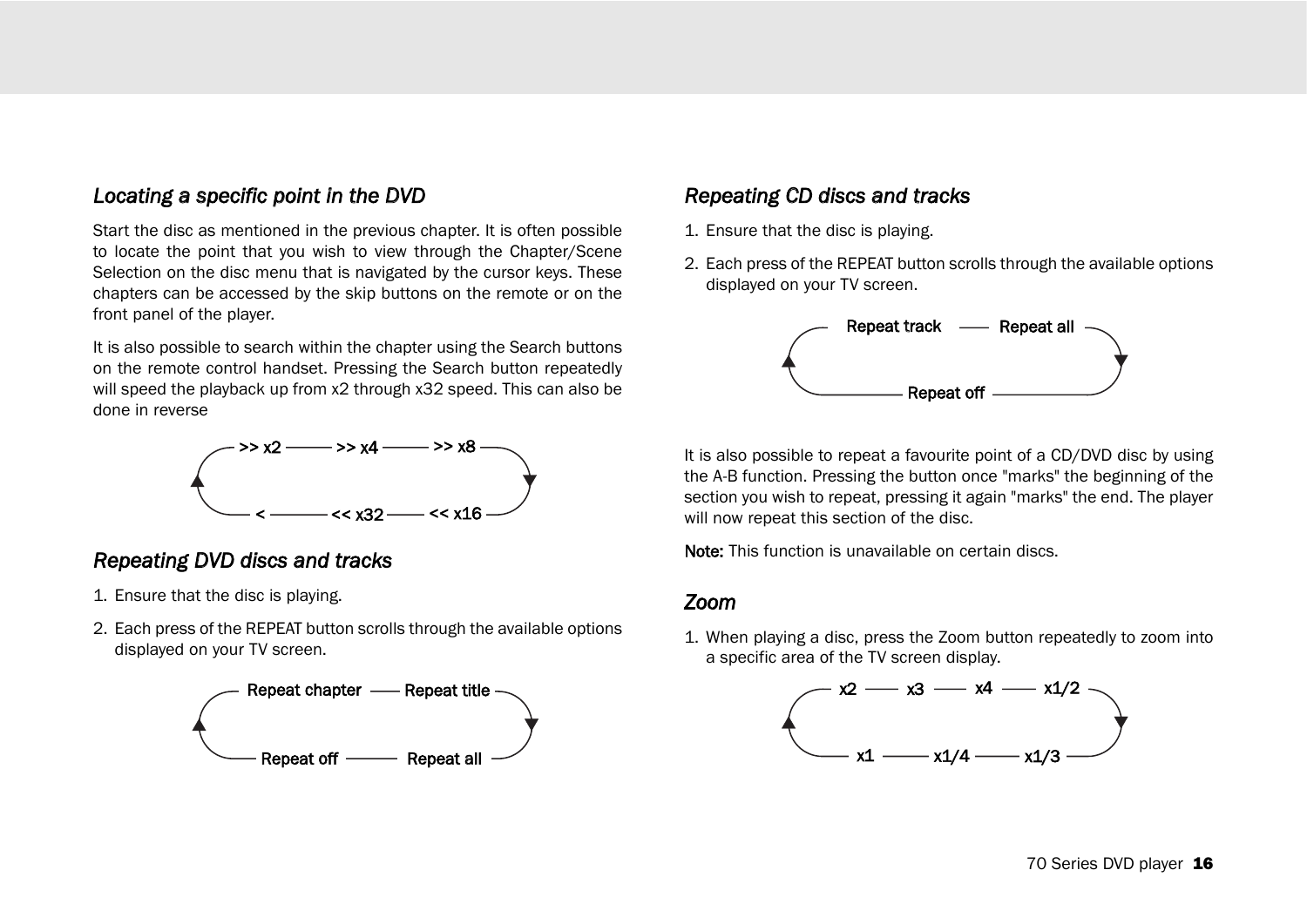### **Cambridge Audio**

#### *MPEG4/MP3 and JPEG File Playing*

The MPEG4 is the audio standard publicised by MPEG4 (Moving Picture Experts Group). MPEG4 allows video and audio to be compressed to a fraction of its original size.

With a scalable bitstream, it can be adapted to dynamically varying requirements.

#### *Playing MPEG4 File*

When you insert a MPEG4 disc, the TV screen displays the operation menu as shown in Figure A (the displayed contents vary with the disc.)





Press UP/DOWN arrows to select the desired directory. Press SELECT for verification. For example, you select the directory DU000 in Figure A and press SELECT as shown in Figure B. The window returns back to the Press UP/DOWN arrows to select the desired directory. Press SELECT for verification. For example, you select the directory DU000 in Figure A and press SELECT as shown in Figure B. The window returns back to the previous directory when you select  $[\Box]$ . I in the first line or press LEFT arrow.

Press UP/DOWN arrows in Figure B to select the desired MPEG4 file. Press SELECT for verification. The player will then play the MPEG4 files.

#### *MP3 file Playback*

When you load the MP3 disc into the unit, it will search the disc for information and display the operation menu as shown in the diagram on page 18.

For operational information, please follow the steps for the MPEG4.

### *MP3 / JPEG Picture CD File Playing*

MP3 utilises the third layer audio compression mode of the international standard MPEG with the compression ratio 12:1. Employing MP3, one disc can record 600-minutes music or 170 songs with sound quality almost as good as CD for everyday listening.

JPEG (Joint Photographic Experts Group) is the most widely used picture compression and storage format today. Utilising the high efficiency compression calculating method, JPEG compresses the original picture 15 to 20 times with excellent picture quality.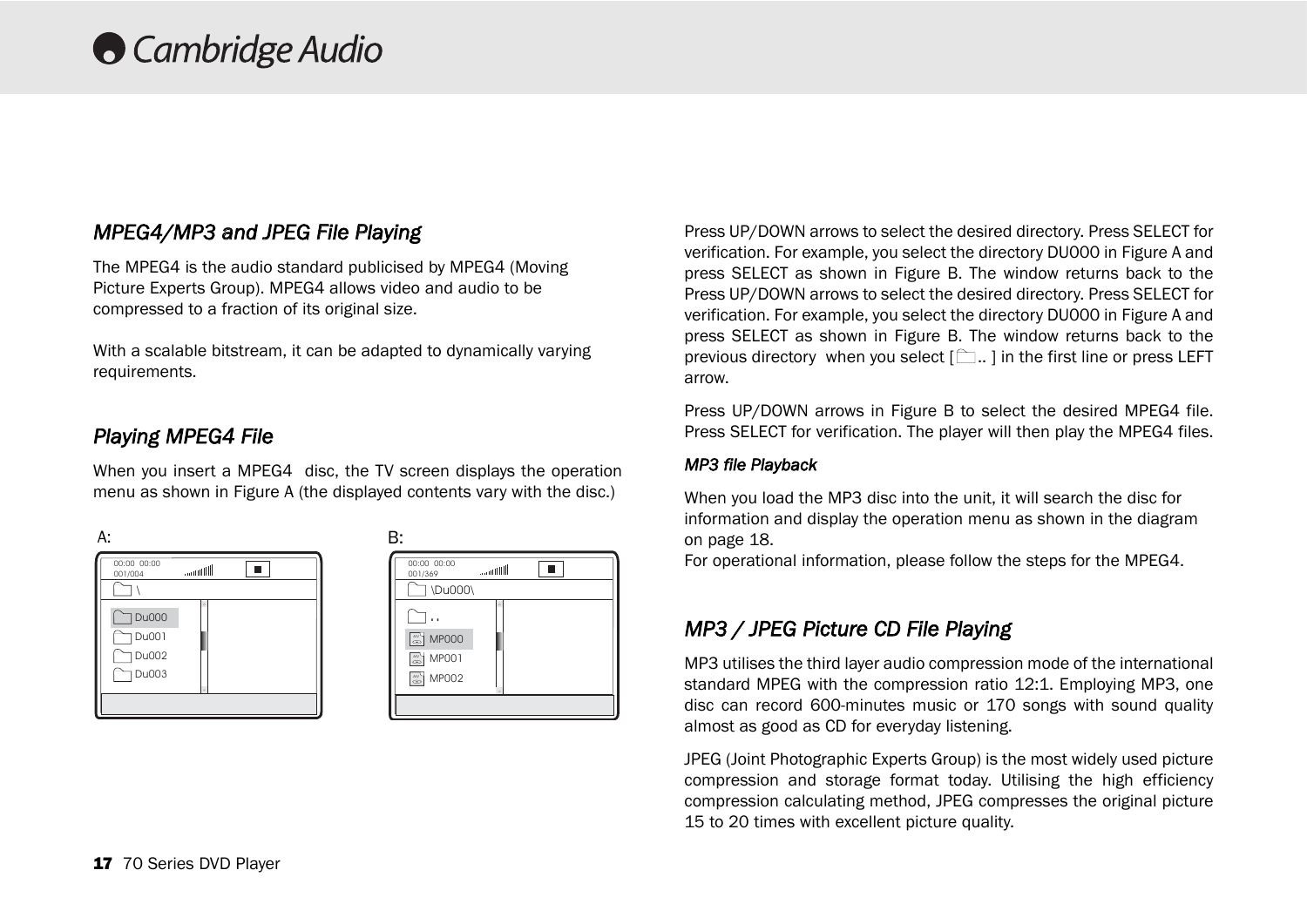

when you insert When you insert an MP3 disc, the TV screen displays the operation menu as shown in Figure A. (The displayed contents vary with each disc)>



- 1. Status window displays the current status information.
- 2. Directory window- displays the current path
- 3. File window displays the current path's files
- 4. Scroll bar window Indicates the current files' position
- 5. Preview window JPEG image preview
- 6. Information window Displays the current operating prompts



| 00:00 00:00<br>004/369    | and in the Ultima |
|---------------------------|-------------------|
| \Du000\                   |                   |
|                           |                   |
| $\sqrt{2}$ CD000          |                   |
| <b>A</b> CD001<br>G CD002 |                   |
|                           |                   |

Using the UP/DOWN cursor keys to select the desired directory. Press SELECT to confirm. For example, you select the directory DU000 in figure A and press SELECT as shown in figure B. The window returns back to the previous directory when you select  $(\Box)$ . in the first line or press the LEFT key. Use the UP/DOWN cursor keys, as in figure \*B to select the desired MP3 file. Press SELECT to confirm. The player starts playing the MP3 songs.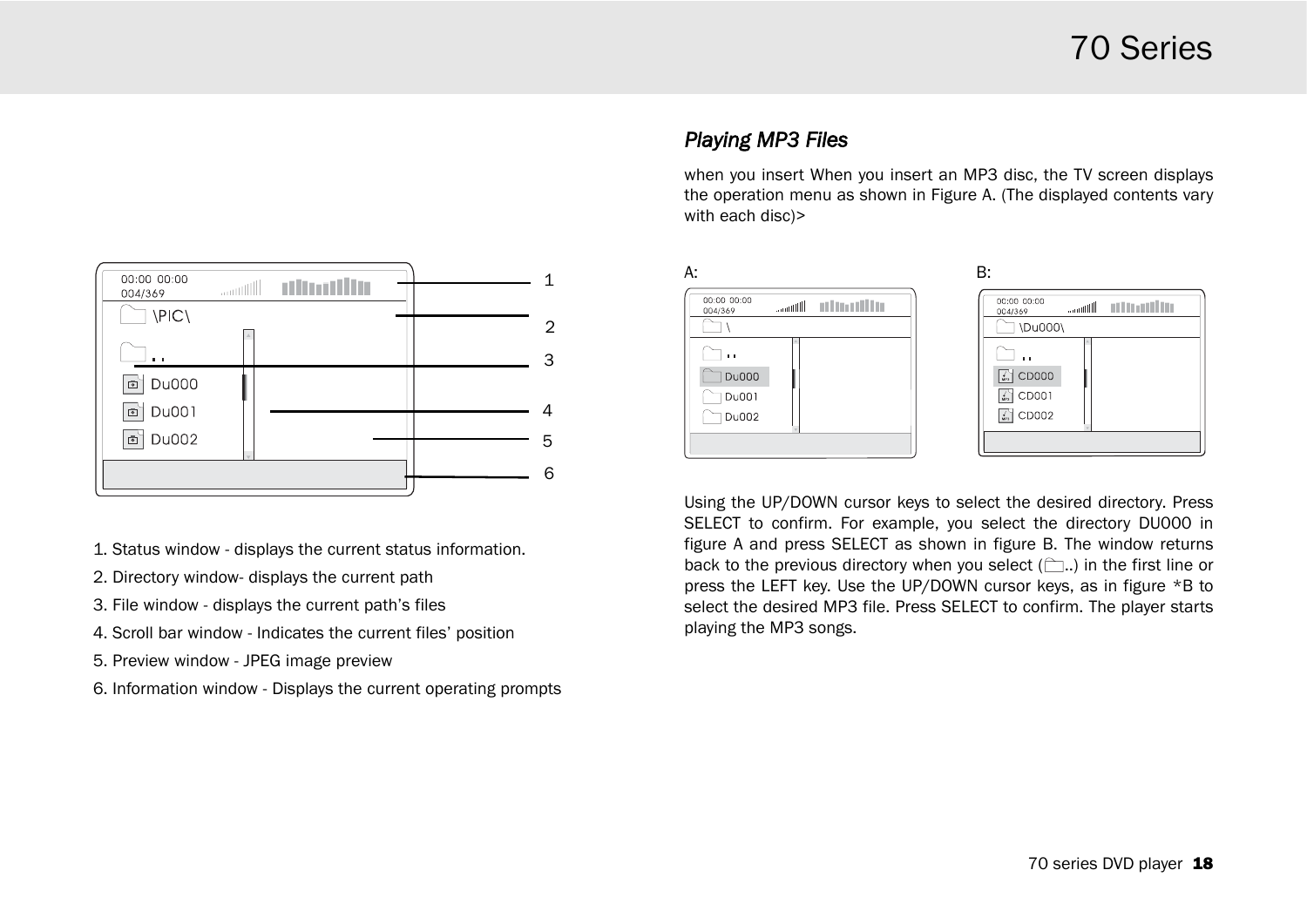### **O** Cambridge Audio

#### *JPEG Picture CD file Playing*

#### Playing JPEG Files

When you insert a disc with JPEG files, the TV screen displays the operation menu as shown in the figure. The operating menus are the same as operating MP3 files except that the preview image will appear in the preview window when selecting a JPEG file.



#### Basic Operating Menus

- 1. Press the PREV or NEXT button to skip to the last or next page in stop mode.
- 2. Press ANGLE to toggle the file playback mode and the directory playback mode.

#### JPEG Files and Functions

When playing JPEG files, press the ZOOM button to start zooming in/out functions. Press the ZOOM button again to stop zooming in/out functions.

When the zooming in/out function is on, press the FWD button to magnify the picture. You can magnify the frame twice as much as the original one. Press the REV button to minimise the picture. You can minimise the frame half as much as the original one.

When playing JPEG files, press the STOP button to stop preview playback function, at the same time all JPEG files are displayed on the TV screen. One frame can display up to 12 pictures. The rest of your pictures are shown on the next frame. Press the SKIP NEXT button to enter the next frame. Press the SKIP PREV button to enter the previous frame. You can also press the NUMBER buttons or DIRECTION ARROWS to select the desired picture. Press the SELECT button to confirm

Press the MENU button to exit

Press the DIRECTION ARROW to rotate a picture when playing JPEG files.

#### NOTE

#### Compatibility of JPG/Photo Cd's

To enable the player to display the JPG files correctly please ensure that the disc used has been finalised to enable the TOC 'table of contents' to be created on the disc.

New digital cameras support very high picture resolution, this player can support a maximum resolution of 1840x 1232 pixels with 16.7 million colours.

For images of higher resolution than above please convert the JPEG files using a suitable photo editing package to enable correct playback.

19 DVD77 70 Series Player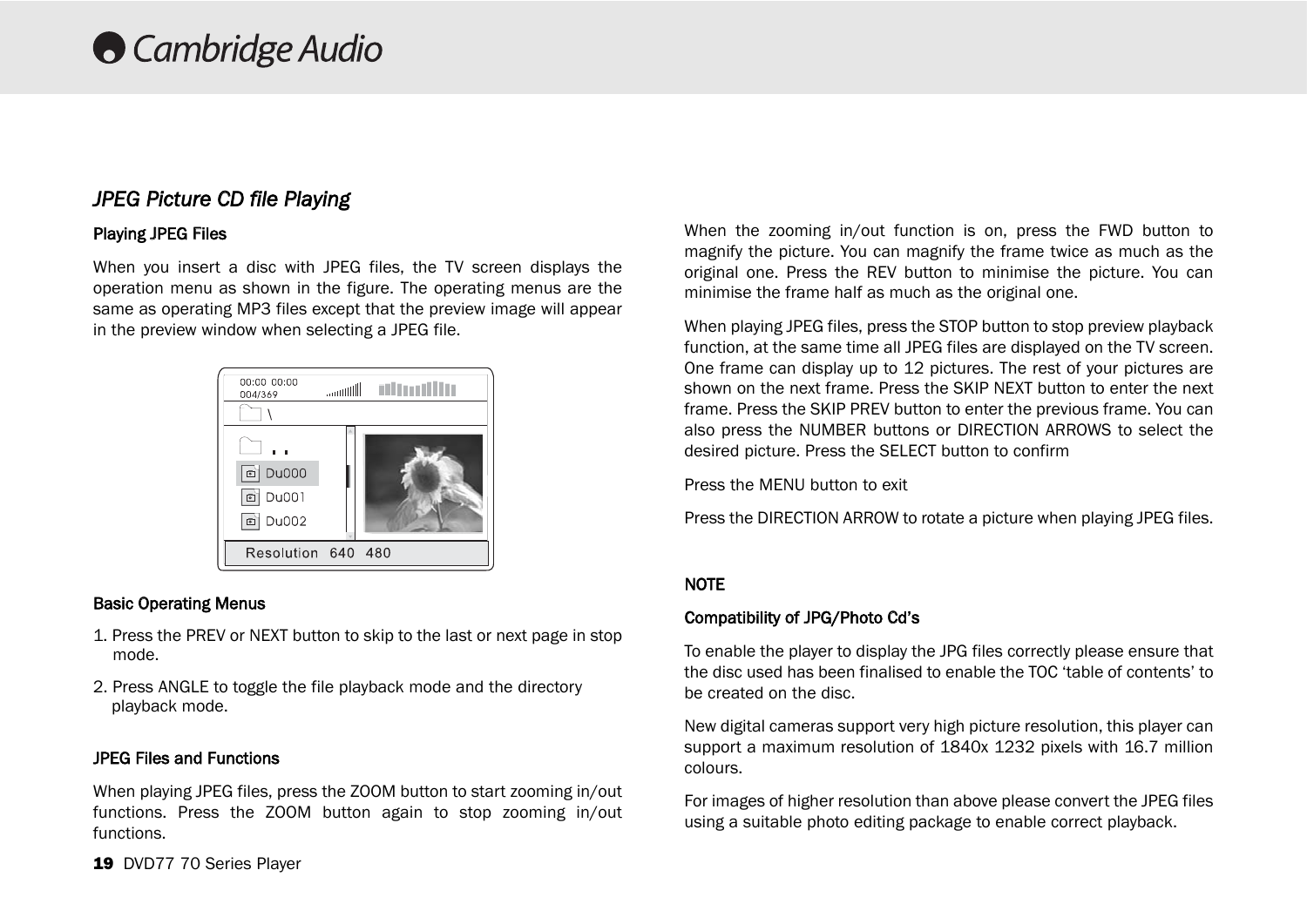### CONNECTION TO A PROGRESSIVE SCAN TV/DISPLAY

Some televisions and monitors are equipped with component video inputs and are capable of reproducing a progressively scanned video signal. Connecting to these inputs allows you to view higher quality pictures with less flicker.

#### *DVD77 Only*

If you find that you have no display but are getting sound from your speakers, you have set the DVD player to progressive scan mode. Simply press the I-Scan button on your remote control.





If your progressive scan TV has Y, Pb Pr video inputs you can use the players Y, Cb/Pb, Cr/Pr outputs . Press the p-Scan button to switch the player to the progressive scan video output mode.

If this player's audio outputs are also connected to the TV, the L/R channels of 2-CH OUT should be connected to the TV's AUDIO IN terminals.

It is imperative that you use high quality component video cables to ensure the best possible performance.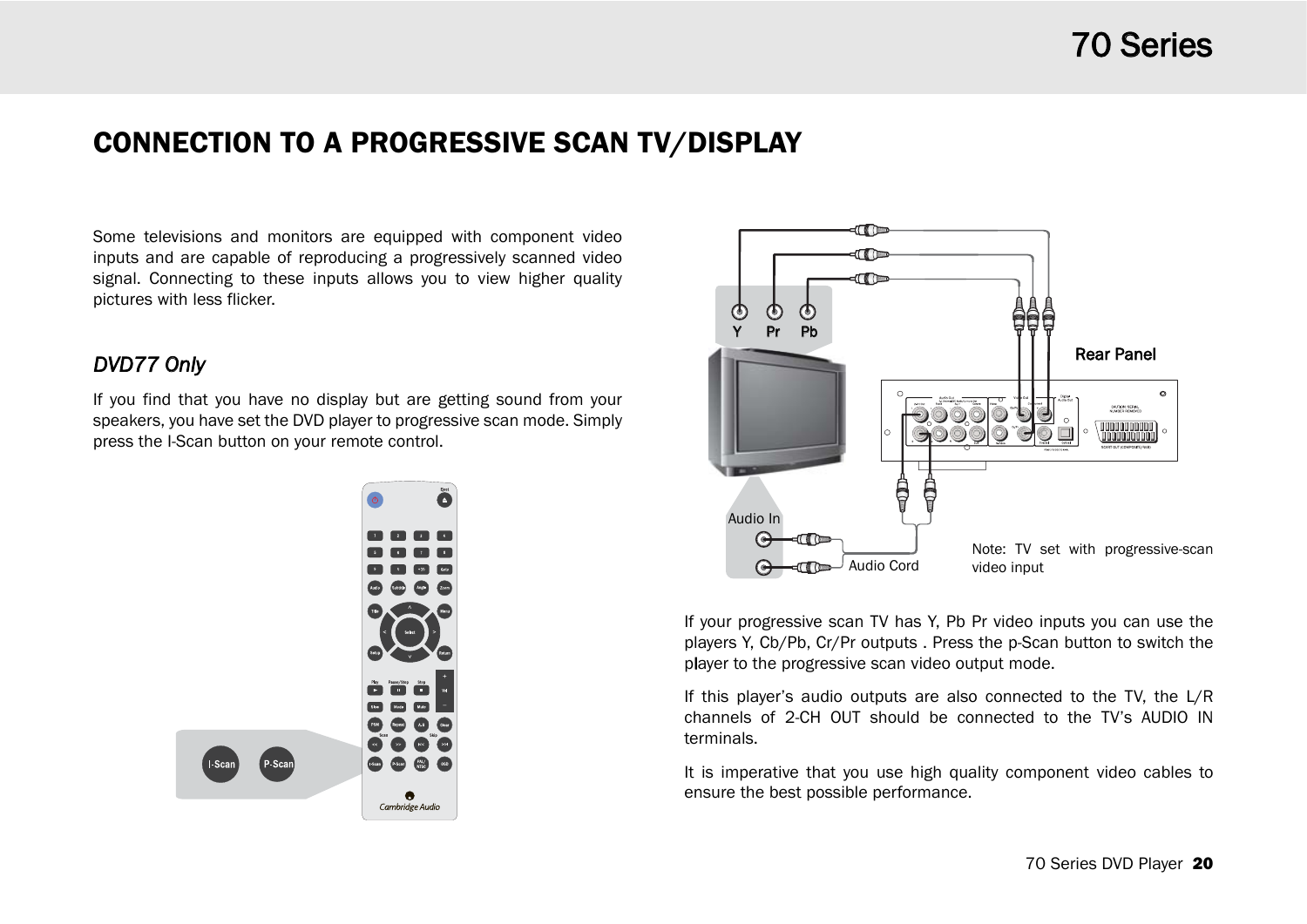### **Cambridge Audio**

### DVD AUDIO

#### *What is DVD Audio?*



Using MLP lossless from Dolby Laboratories. DVD-Audio discs can store up to six channels of 24-bit/96 kHz audio, including a separate lowfrequency bass channel. Compare that to two channels of 16-bit/44.1 kHz sound from CD's! For stereo buffs, a DVD-Audio disc can alternatively hold two channels of 24-bit/192 kHz audio, exceeding the quality of any music audio format previously available.



DVD-Audio discs can also add a visual element to your music. Discs can carry picture galleries, lyrics, notes, or any combination of still images, animation, and text. Producers and artists can even add audio commentary, similar to that found on many DVD-Video discs. And, as with DVD-Video, each DVD-Audio disc can also contain full-motion video, with accompanying Dolby Digital sound in up to 5.1 channels.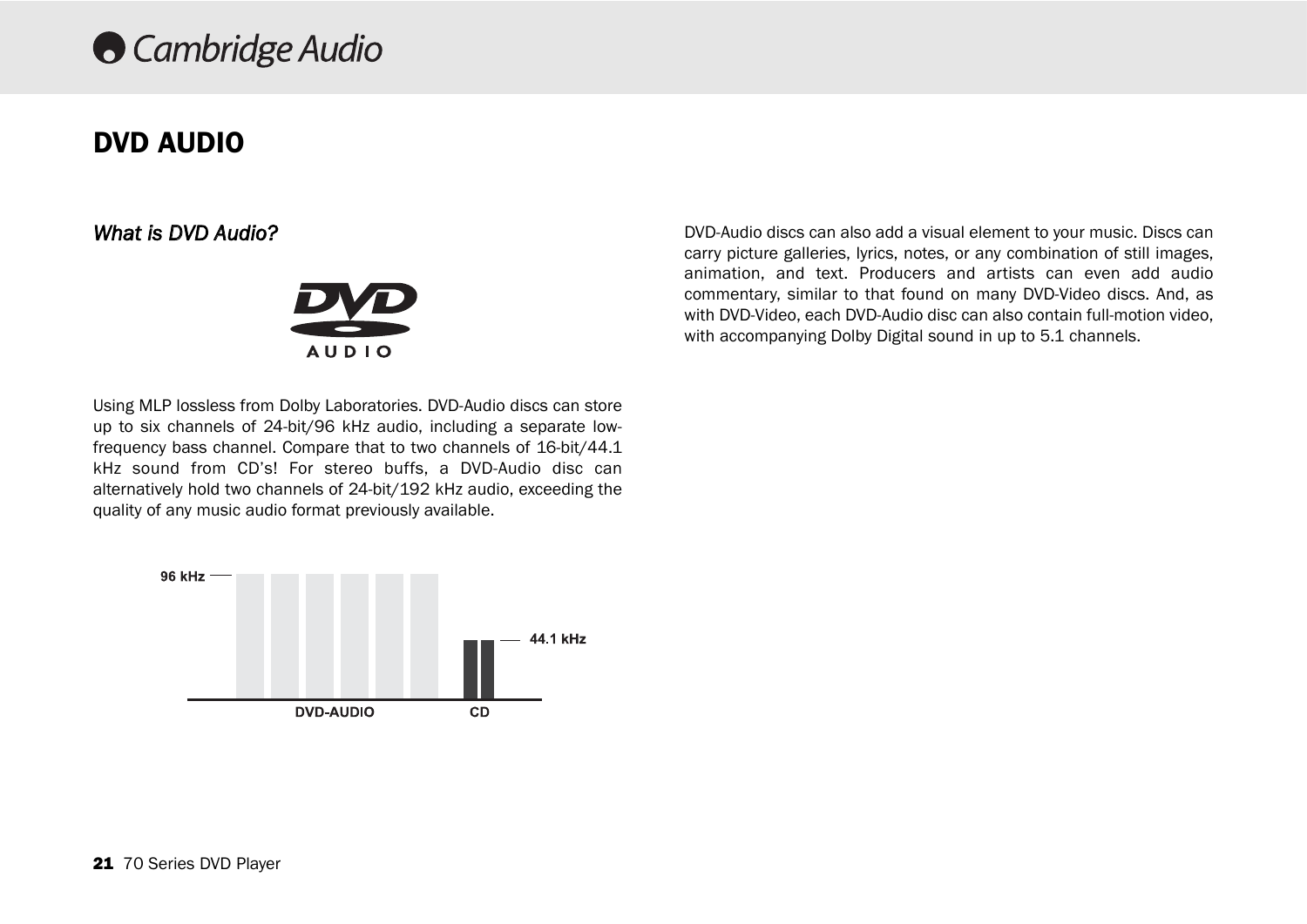

### USING THE REMOTE HANDSET- *DVD77*

When you have unpacked your remote handset, insert the supplied AAA batteries to activate it. The remote can control all of the standard playback options but is also important in setting up your DVD player as many of the menus are most easily accessed from the remote.

| 1. Eject          | 16. Audio           |  |
|-------------------|---------------------|--|
| 2. Number buttons | 17. Subtitle        |  |
| 3. Zoom           | 18. Title           |  |
| 4. Angle          | 19. Select          |  |
| 5. Menu           | 20. Setup           |  |
| 6. Return         | 21. Play/Stop/Pause |  |
| 7. Volume         | 22. Slow            |  |
| 8. Mute           | 23. Mode            |  |
| 9. Clear          | 24. PSM             |  |
| 10. A-B Button    | 25. Repeat          |  |
| 11. Skip Fwd      | 26. Scan Prev       |  |
| 12. Skip Back     | 27. Scan Rev        |  |
| 13.0SD            | 28. I-Scan          |  |
| 14. PAL/NTSC      | 29. P-Scan          |  |
| 15. Standby       |                     |  |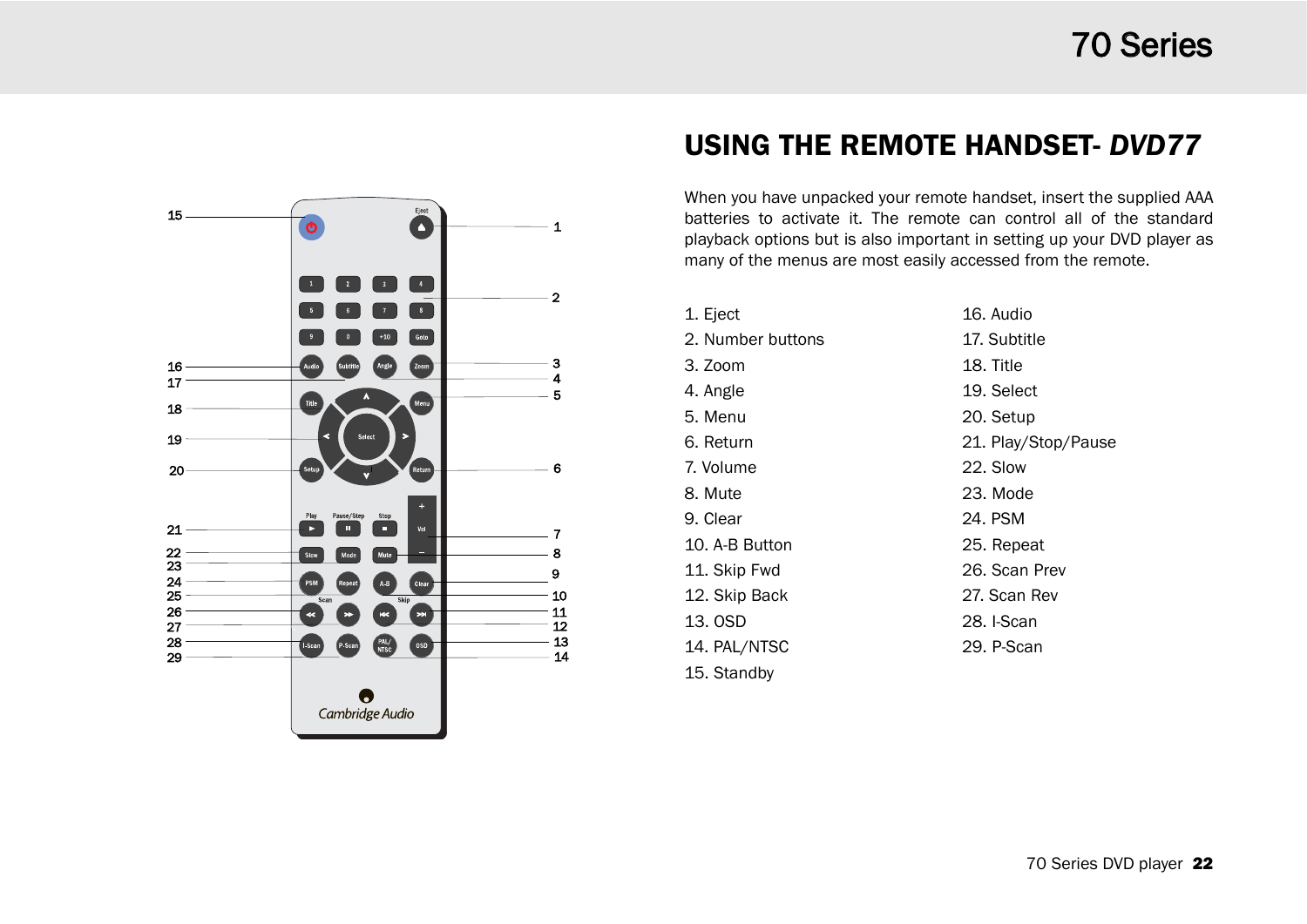### **O** Cambridge Audio



### USING THE REMOTE HANDSET- *DVD79*

When you have unpacked your remote handset, insert the supplied AAA batteries to activate it. The remote can control all of the standard playback options but is also important in setting up your DVD player as many of the menus are most easily accessed from the remote.

| 1. Eject          | 16. Audio           |  |
|-------------------|---------------------|--|
| 2. Number buttons | 17. Subtitle        |  |
| 3. Zoom           | 18. Title           |  |
| 4. Angle          | 19. Select          |  |
| 5. Menu           | 20. Setup           |  |
| 6. Return         | 21. Play/Stop/Pause |  |
| 7. Volume         | 22. Slow            |  |
| 8. Mute           | 23. Mode            |  |
| 9. Clear          | 24. PSM             |  |
| 10. A-B Button    | 25. Repeat          |  |
| 11. Skip Fwd      | 26. Scan Prev       |  |
| 12. Skip Back     | 27. Scan Rev        |  |
| 13. OSD           | 28. DVI             |  |
| 14. PAL/NTSC      | $29.$ Info          |  |
| 15. Standby       |                     |  |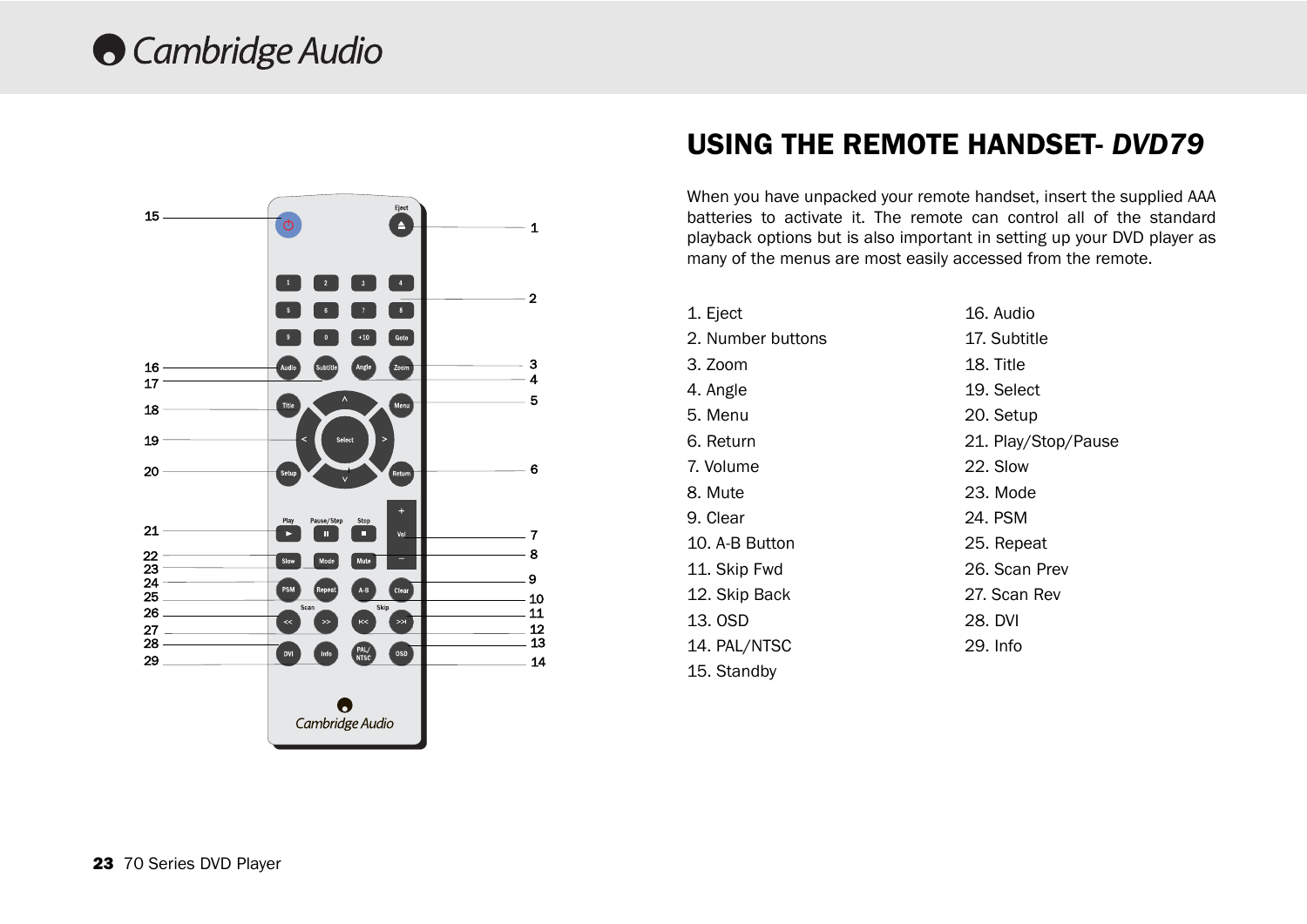### TROUBLESHOOTING SPECIFICATIONS

| There is no power                                                                        | Disc types                              | DVD, DVD-A, DVD-V, Mp3, CD-RW,                                        |
|------------------------------------------------------------------------------------------|-----------------------------------------|-----------------------------------------------------------------------|
| Ensure the AC power cord is connected securely.                                          |                                         | CD-R, CD-DA, Kodak picture CD,                                        |
| Ensure the plug is fully inserted into the wall socket and is switched on.               |                                         | DIVX (DVD 79 Only)                                                    |
| Check fuse in the mains plug or adaptor.                                                 | <b>Audio formats</b>                    | 5.1 and stereo downmix<br>LPCM 16 bit 44.1kHz                         |
| The player will not read the disc                                                        |                                         | Dolby Digital 5.1 24 bit 96kHz<br>DTS output (digital audio out only) |
| Check the disc is not loaded upside down.                                                |                                         | DVD audio 2 channel 24 bit 192kHz                                     |
| Check that the disc is not too scratched or dirty.                                       |                                         | DVD audio 5.1 (MLP) 24 bit 96kHz                                      |
| There is no sound                                                                        | Video                                   | Composite Video (CVBS)<br>S-Video (SVHS)                              |
| Ensure that the amplifier is set correctly.                                              |                                         | <b>RGB</b>                                                            |
| Check that the interconnects are inserted correctly.                                     |                                         | DVI-D (Digital Video Interface -<br>DVD79 Only)                       |
| The disc is skipping                                                                     |                                         | Component (YC <sub>b</sub> C <sub>r</sub> )<br>PAL/NTSC               |
| Check that the disc is not too scratched or dirty.                                       |                                         | Interlaced/Progressive scan                                           |
| Ensure the player is on a firm surface and not subject to vibrations.                    | THD (unweighed)                         | < 0.01%                                                               |
| There is a hum coming from the speaker                                                   | <b>Dynamic Range</b>                    | >103dB                                                                |
| Ensure that all cable connections are secure.                                            | <b>Frequency response</b>               | 5Hz - 20kHz                                                           |
|                                                                                          | Video amplitude                         | $1.0V$ pk-pk (75 ohms)                                                |
| The remote handset will not function<br>Check that the batteries have not expired.       | S-Video amplitude                       | Y: 1.0V pk-pk $\frac{n}{75}$ ohms)<br>C: 0.286V pk-pk (75 ohms)       |
| Ensure that nothing is blocking the remote sensor.                                       | Power supply                            | 100-240V AC 50/60Hz                                                   |
| There is no image, but sound (DVD77 Only)                                                | Max power consumption                   | 40W                                                                   |
| You have set the DVD player to progressive scan mode. Simply press<br>the I-Scan button. | Dimensions (mm) $(H \times W \times D)$ | 55 x 430 x 263                                                        |
|                                                                                          | Weight (kg)                             | 2.56 kg                                                               |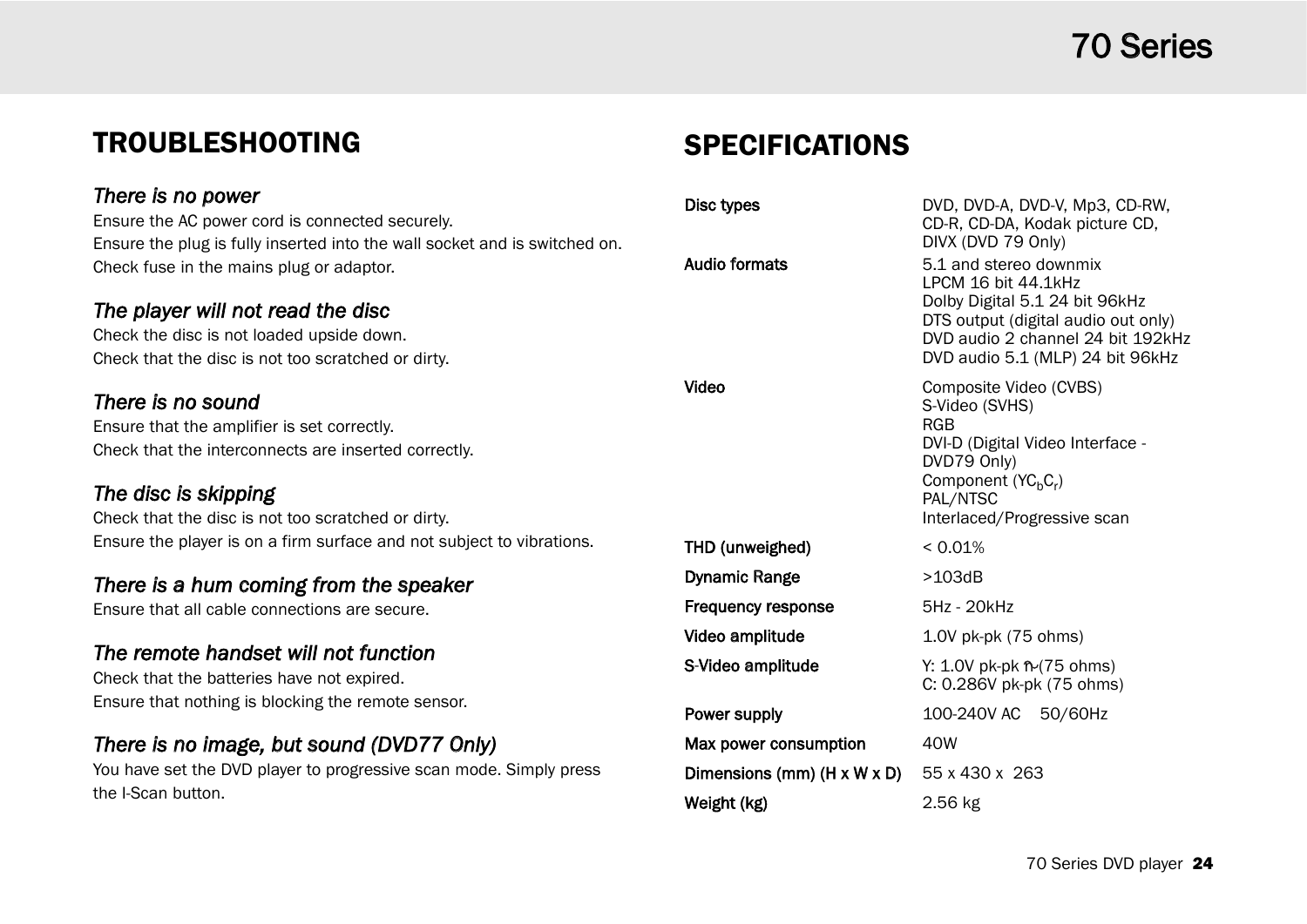### LIMITED WARRANTY

Cambridge Audio warrants this product to be free from defects in materials and workmanship (subject to the terms set forth below). Cambridge Audio will repair or replace (at Cambridge Audio's option) this product or any defective parts in this product. Warranty periods may vary from country to country. If in doubt consult your dealer and ensure that you retain proof of purchase.

To obtain warranty service, please contact the Cambridge Audio authorised dealer from which you purchased this product. If your dealer is not equipped to perform the repair of your Cambridge Audio product, it can be returned by your dealer to Cambridge Audio or an authorised Cambridge Audio service agent. You will need to ship this product in either its original packaging or packaging affording an equal degree of protection.

Proof of purchase in the form of a bill of sale or receipted invoice, which is evidence that this product is within the warranty period, must be presented to obtain warranty service.

This Warranty is invalid if (a) the factory-applied serial number has been altered or removed from this product or (b) this product was not purchased from a Cambridge Audio authorised dealer. You may call Cambridge Audio or your local country Cambridge Audio distributor to confirm that you have an unaltered serial number and/or you purchased from a Cambridge Audio authorised dealer.

This Warranty does not cover cosmetic damage or damage due to acts of God, accident, misuse, abuse, negligence, commercial use, or modification of, or to any part of, the product. This Warranty does not cover damage due to improper operation, maintenance or installation, or attempted repair by anyone other than Cambridge Audio or a

Cambridge Audio dealer, or authorised service agent which is authorised to do Cambridge Audio warranty work. Any unauthorised repairs will void this Warranty. This Warranty does not cover products sold AS IS or WITH ALL FAULTS.

REPAIRS OR REPLACEMENTS AS PROVIDED UNDER THIS WARRANTY ARE THE EXCLUSIVE REMEDY OF THE CONSUMER. CAMBRIDGE AUDIO SHALL NOT BE LIABLE FOR ANY INCIDENTAL OR CONSEQUENTIAL DAMAGES FOR BREACH OF ANY EXPRESS OR IMPLIED WARRANTY IN THIS PRODUCT. EXCEPT TO THE EXTENT PROHIBITED BY LAW, THIS WARRANTY IS EXCLUSIVE AND IN LIEU OF ALL OTHER EXPRESS AND IMPLIED WARRANTIES WHATSOEVER INCLUDING, BUT NOT LIMITED TO, THE WARRANTY OF MERCHANTABILITY AND FITNESS FOR A PRACTICAL PURPOSE.

Some countries and US states do not allow the exclusion or limitation of incidental or consequential damages or implied warranties so the above exclusions may not apply to you. This Warranty gives you specific legal rights, and you may have other statutory rights, which vary from state to state or country to country.